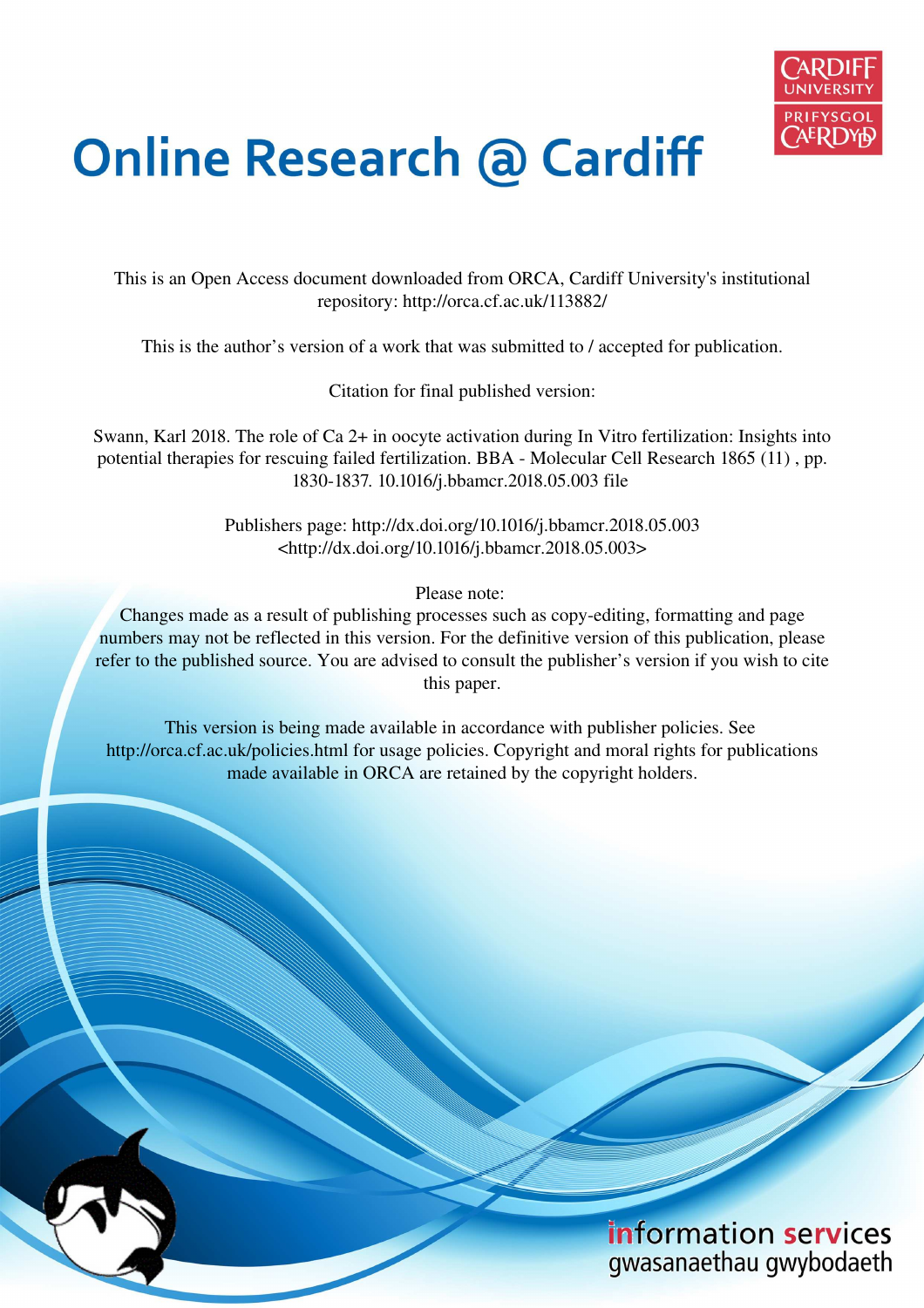**The role of Ca2+ in oocyte activation during In Vitro Fertilization: insights into potential therapies for rescuing failed fertilization.** 

Karl Swann School of Biosciences, Cardiff University Sir Martin Evans Building, Museum Avenue Cardiff CF10 3AX. UK. Tel. +44 2920 879009. [swannk1@cardiff.ac.uk](mailto:swannk1@cardiff.ac.uk) 

Key words: oocyte; fertilization,  $Ca^{2+}$  oscillations; sperm; phospholipase; ionophore.

Abbreviations: ICSI, intracytoplasmic sperm injection; PLCζ, phospholipase Czeta; CDK1, cyclin dependent kinase 1; MPF, maturation promoting factor.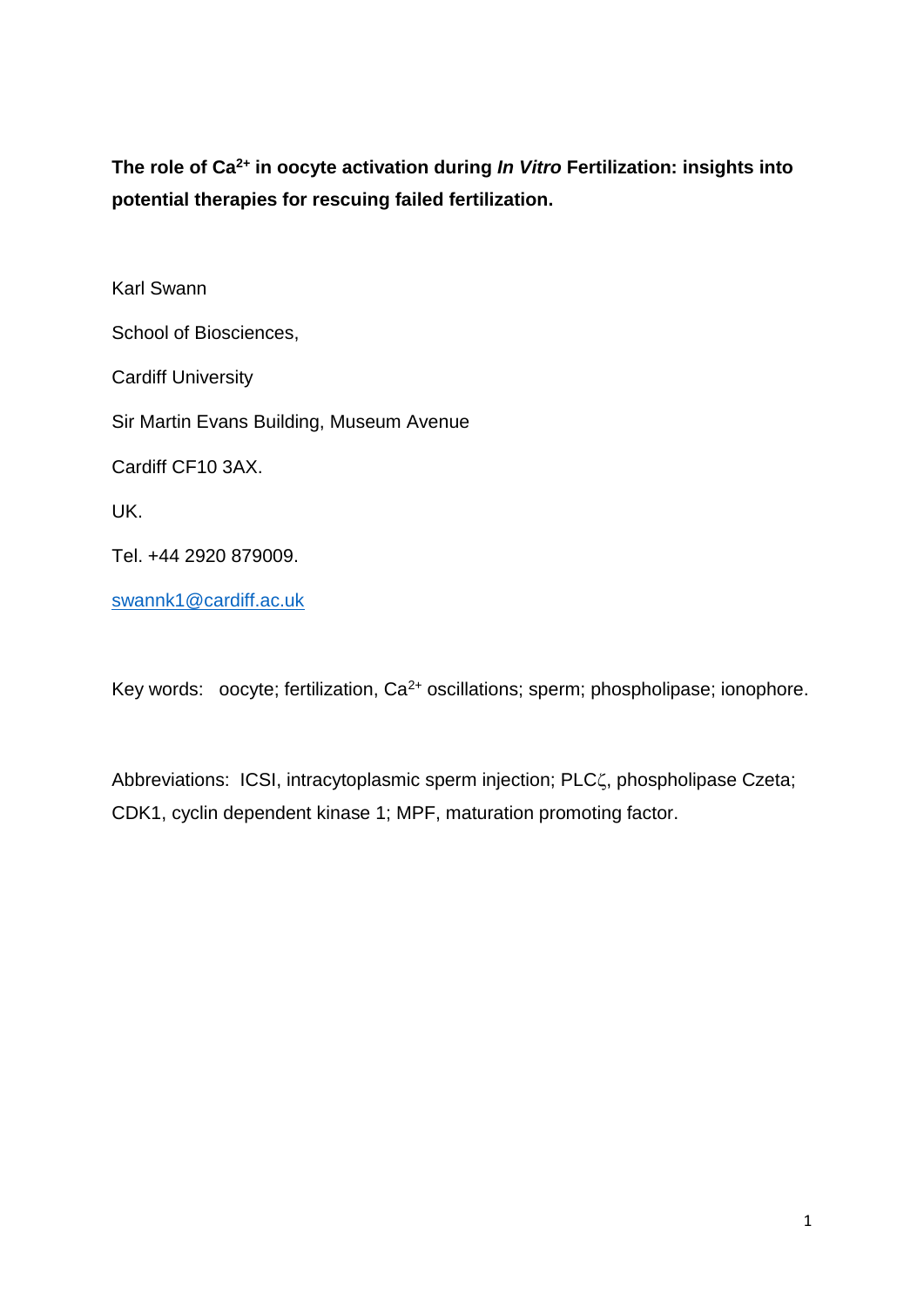#### **Abstract**

At fertilization the mature mammalian oocyte is activated to begin development by a sperm-induced series of increases in the cytosolic free  $Ca<sup>2+</sup>$  concentration. These so called  $Ca^{2+}$  oscillations, or repetitive  $Ca^{2+}$ , are also seen after intracytoplasmic sperm injection (ICSI) and are primarily triggered by a sperm protein called phospholipase Czeta (PLC<sub>C</sub>). Whilst ICSI is generally an effective way to fertilizing human oocytes, there are cases where oocyte activation fails to occur after sperm injection. Many such cases appear to be associated with a PLC<sub>4</sub> deficiency. Some IVF clinics are now attempting to rescue such cases of failed fertilization by using artificial means of oocyte activation such as the application of  $Ca<sup>2+</sup>$  ionophores. This review presents the scientific background for these therapies and also considers ways to improve artificial oocyte activation after failed fertilization.

#### **1. Introduction**

At fertilization in mammals, the sperm initiates a series of events that activates the development of the mature metaphase II-arrested oocyte into a zygote and early embryo. In metaphase II mammalian oocytes (often just called 'eggs') there are a distinctive series of transient rises in free cytosolic  $Ca<sup>2+</sup>$  that persist for several hours after sperm oocyte interaction [1]. These rises are referred to as  $Ca<sup>2+</sup>$  oscillations, or repetitive Ca<sup>2+</sup> spikes (see Fig.1). The Ca<sup>2+</sup> oscillations activate the oocyte and hold the key to understanding how the sperm starts embryo development. We know a considerable amount about how the sperm generates the  $Ca<sup>2+</sup>$  transients and the role of  $Ca^{2+}$  in oocyte activation [1-3]. This knowledge has the potential to have a direct clinical benefit, but this has yet to be fully realised. In this review I outline our knowledge of Ca2+ in oocyte activation at fertilization in mammals, with a particular note to studies on human oocytes. I will then consider the scientific basis for the use of treatments that attempt to promote oocyte activation as part of human IVF treatment.

In mammals the ovulated oocyte is arrested before fertilization at the second metaphase of meiosis (MII). The activation of the oocyte at fertilization involves the resumption of meiosis as indicated by a metaphase to anaphase transition, and the emission of a second polar body [3]. This occurs about an hour after sperm oocyte fusion in the mouse. The formation of two pronuclei (one from the sperm and one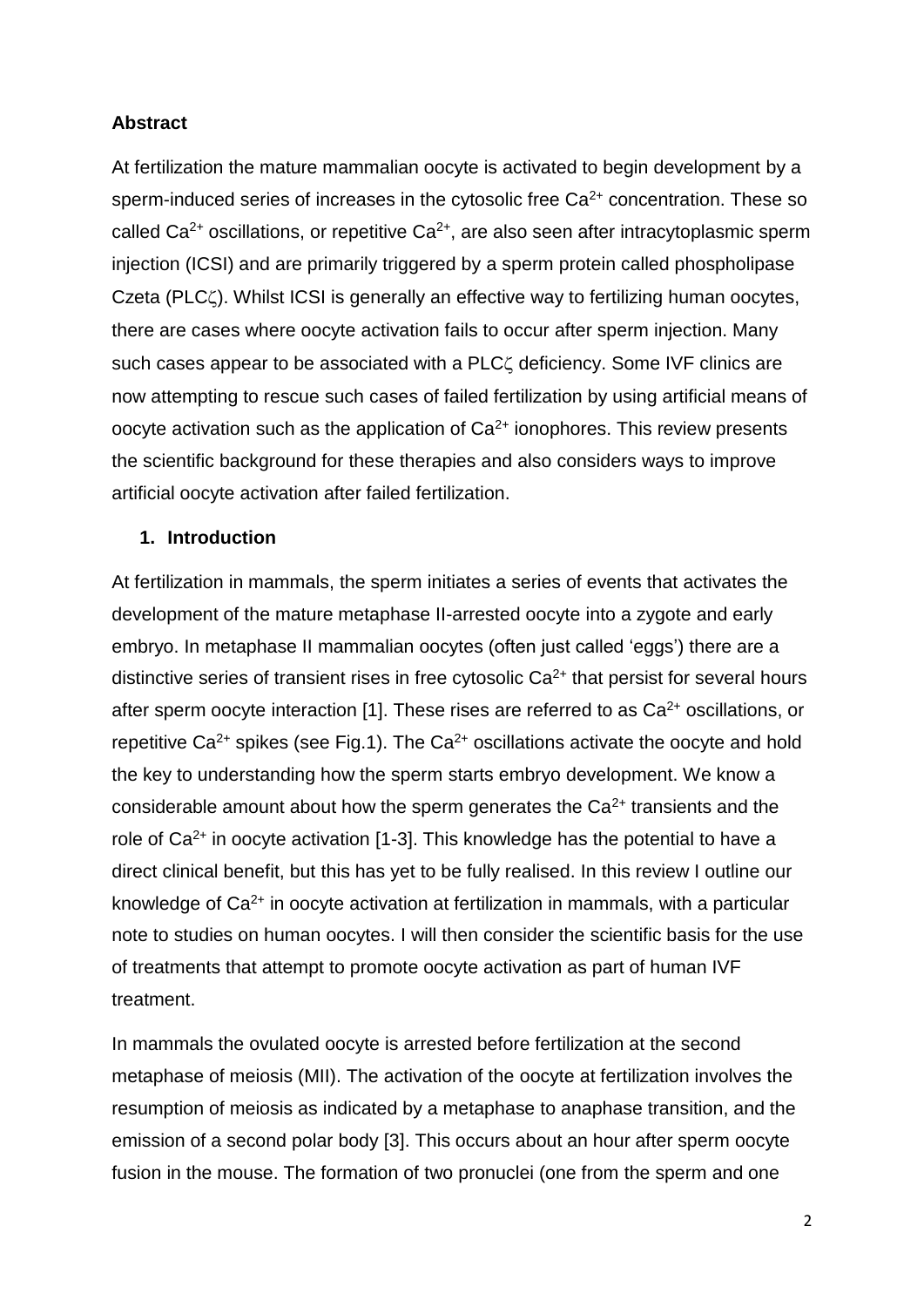from the retained set of maternal chromosomes) represents the completion of meiosis and entry into the first interphase of the zygotic cell cycle [2,3]. This occurs several hours after second polar body emission. As well as meiotic resumption, mammalian oocyte activation involves the exocytosis of cortical granules which lead to modification of the zona pellucida to prevent sperm penetration [2]. Both of these key events are physiologically triggered by increases in cytosolic  $Ca<sup>2+</sup>$  which stimulate calmodulin-dependent kinases, or myosin light chain kinases [1-3]. The step initiating meiotic resumption is the Ca<sup>2+</sup>-dependent inactivation of cyclin B and its cyclin dependent kinase (CDK1) activity in the oocyte, which then leads to a release from meiotic metaphase arrest [3]. If CDK1 activity is kept low, the oocyte will complete meiosis and enter interphase as indicated by the formation of pronuclei. For the purposes of this review, oocyte activation will imply the completion of meiosis, hence second polar body emission and pronuclear formation. If pronuclear formation is not the end point of 'oocyte activation' it will be specifically stated.

#### **2. The pattern of Ca2+ increases in mammalian oocytes during fertilization.**

Studies in the 1970s first showed that a single transient cytosolic  $Ca<sup>2+</sup>$  increase occurred during activation at fertilization in sea urchin and fish eggs and oocytes. Studies on mammalian oocytes were not far behind. A series of oscillatory increases in cytosolic free  $Ca<sup>2+</sup>$  were first demonstrated in mouse oocytes during fertilization using the photoprotein aequorin [4]. In hamster oocytes it was also shown that fertilization induces a series of  $Ca<sup>2+</sup>$  oscillations that can be readily monitored by Ca<sup>2+</sup> activated membrane potential hyperpolarizations which occur in synchrony with  $Ca<sup>2+</sup>$  increases [1,5]. Thanks to use of  $Ca<sup>2+</sup>$ -sensitive fluorescent dyes, we now know that  $Ca^{2+}$  oscillations also occur at fertilization in cow, pig, and rat oocytes [1,2,6]. In addition, it has been shown that cytosolic  $Ca<sup>2+</sup>$  oscillations also occur in human oocytes during *in vitro* fertilization, IVF [7]. The  $Ca<sup>2+</sup>$  oscillations in fertilizing mammalian oocytes are distinctive in being of low frequency with one  $Ca<sup>2+</sup>$  'spike' occurring about every 10 minutes, as in the mouse oocytes, or about one spike once every 30 to 60 mins, as in human, pig or cow oocytes. The initial  $Ca<sup>2+</sup>$  increase at fertilization in the mouse is seen a few minutes after sperm-oocyte fusion and travels as a wave crossing the oocyte in about 10 seconds [1,8]. However, the subsequent  $Ca<sup>2+</sup>$  spikes occur as very rapid waves of  $Ca<sup>2+</sup>$  release that cross the oocyte in about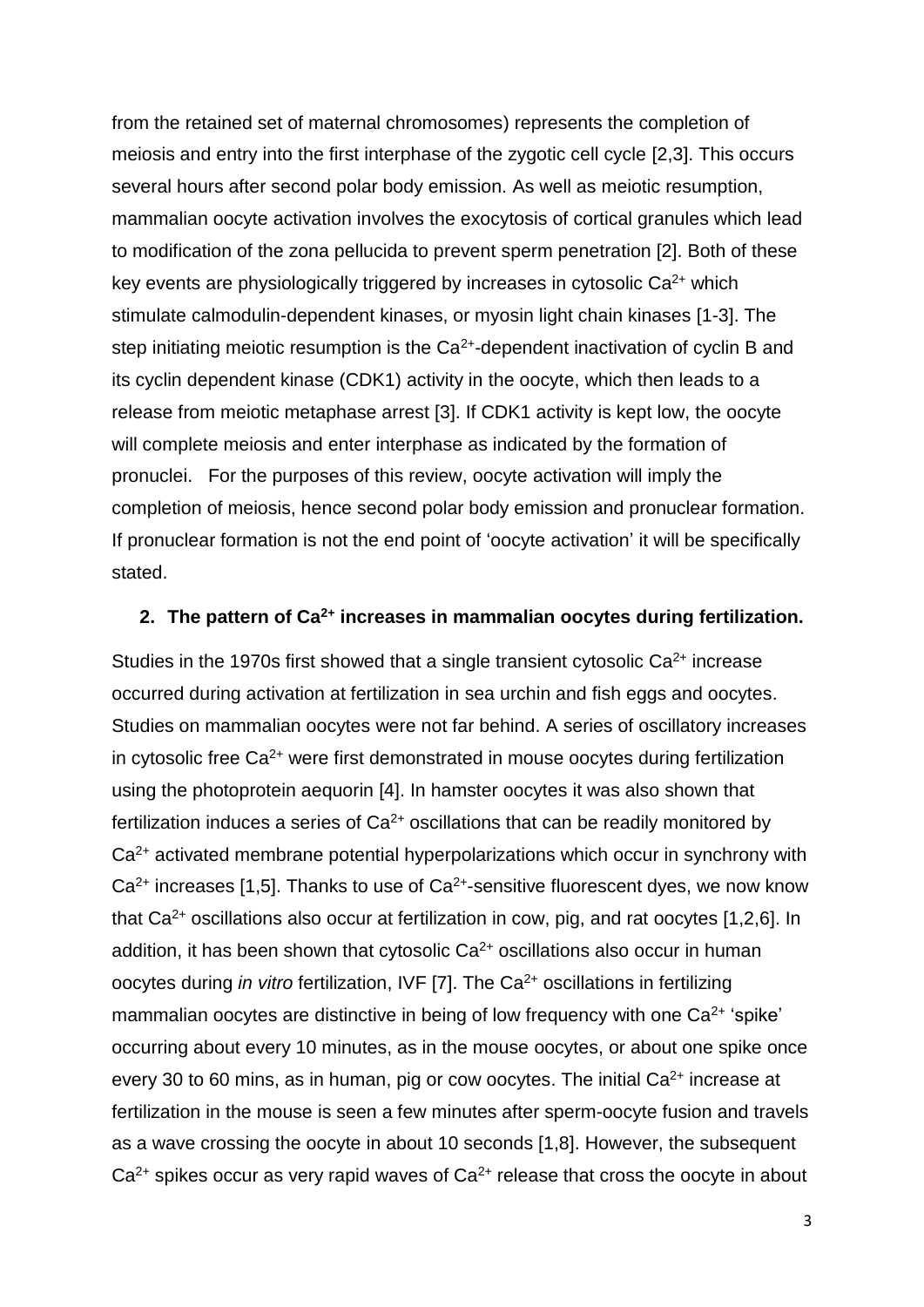1 second [8]. Hence,  $Ca^{2+}$  oscillations in mammalian oocytes are distinctive in that they have very prolonged intervals between spikes, and yet each  $Ca<sup>2+</sup>$  increase is initiated by a fast wave of  $>50 \mu m/sec$ .

The mechanism of Ca<sup>2+</sup> oscillations in mammalian oocytes involves the production of inositol (1,4,5) trisphosphate production ( $InSP<sub>3</sub>$ ). This leads to the stimulation of Ca<sup>2+</sup> release via  $InSP<sub>3</sub>$  receptors (IP<sub>3</sub>Rs). The primary stimulus for  $InSP<sub>3</sub>$  appears to be the sperm specific phospholipase Czeta (PLC $\zeta$ ) which can enter the oocyte after gamete fusion [1,2,6]. Microinjecting PLC $\zeta$  RNA into oocytes causes Ca<sup>2+</sup> oscillations very similar to fertilization in mouse and humans [9,10]. The existence of PLC $\zeta$  inside the sperm head can also explain the success of intracytoplasmic sperm injection (ICSI) in mice [11]. With ICSI, a whole sperm is first 'damaged' slightly with the injection pipette and then injected into the oocyte which then activates and can develop to term. ICSI also causes  $Ca<sup>2+</sup>$  oscillations similar to those seen at fertilization in both mouse and human oocytes and the 'damaging' of the sperm promotes the occurrence of oscillations presumably by facilitating the release of PLC $\zeta$  [12-14].

There is substantial evidence that  $PLC\zeta$  is physiologically significant in causing the Ca<sup>2+</sup> oscillations at fertilization. In mouse it has been shown to be present in sperm in the post-acrosomal region, which is the first part of the sperm to contact the oocyte cytosol  $[1,2,6]$ . PLC $\zeta$  is also present in an amount that is able to cause a normal pattern of  $Ca^{2+}$  oscillations at fertilization [9]. Recently the phenotype of PLC $\zeta$ knock-out mice was reported by two independent groups. In both studies it was found that sperm lacking a functional PLC $\zeta$  protein were unable to cause Ca<sup>2+</sup> oscillations after ICSI [15,16]. Hence PLC<sup>'</sup> for ICSI is synonymous with so-called SOAF (sperm-borne oocyte activating factor) that was characterized using ICSI [11]. However, both studies using different types of PLC<sub>4</sub> knock out mice, also found that males can still produce offspring, albeit of much reduced litter size [15,16]. In addition, it was found that in IVF sperm lacking  $PLC\zeta$  can still give rise to about 70% oocyte activation with very much delayed pronuclear formation and a high degree of polyspermy. Interestingly, a limited number of Ca2+ oscillations, which were delayed by an hour after gamete fusion, can be seen in oocytes fertilized by PLC $\zeta$  KO sperm [16]. This suggests that the sperm may have an alternative factor that can cause Ca2+ release in oocytes. For reasons that are unclear this factor is not active in ICSI,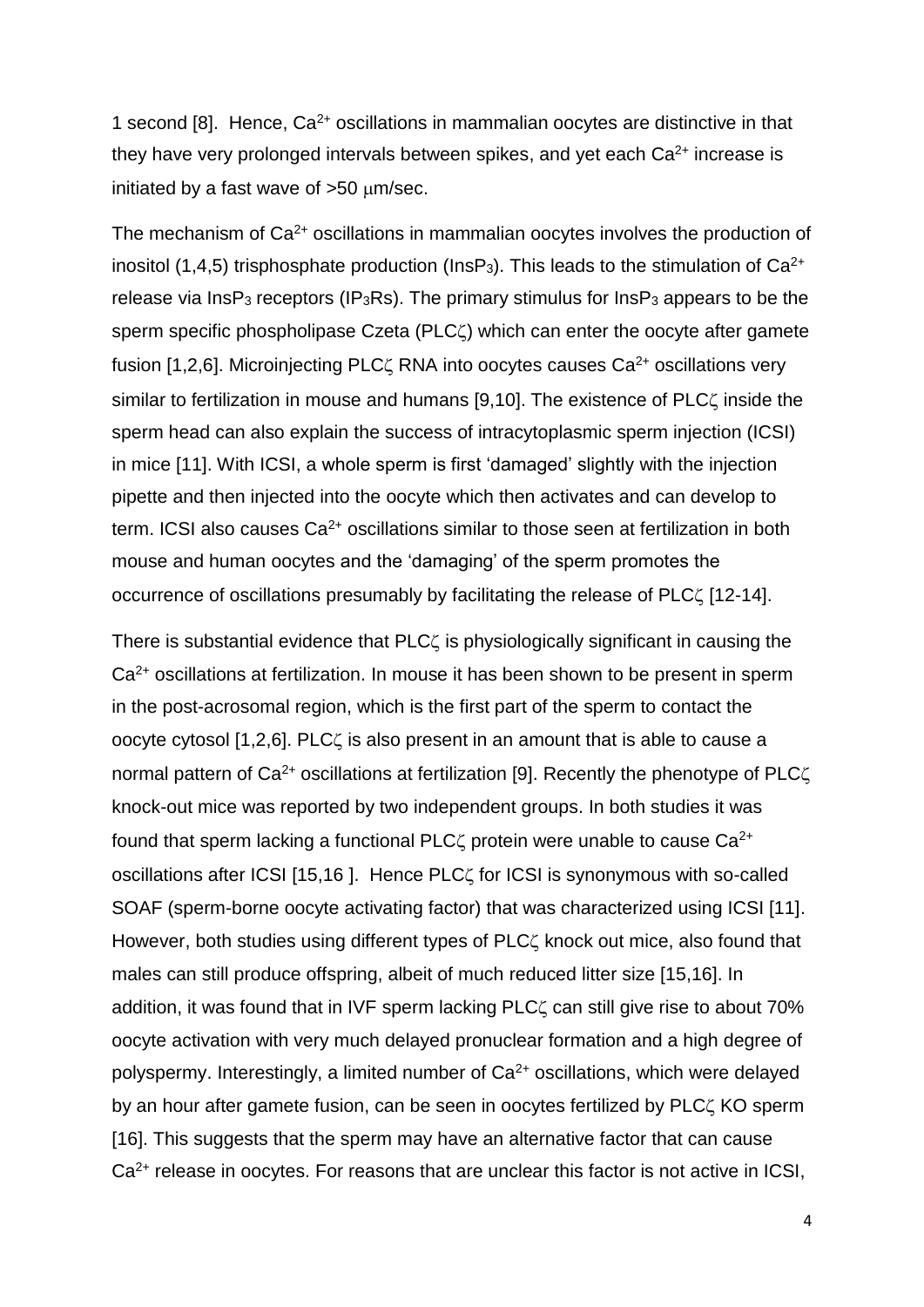but is active when freshly prepared sperm fertilize oocytes in IVF. The nature of the alternative factor remains to be determined. It does not appear to be as potent as PLC $\zeta$  in causing Ca<sup>2+</sup> release. Since its effects are delayed it is still true to say that  $PLC\zeta$  is the primary stimulus for oocyte activation. Nevertheless, this secondary factor may represent a novel agent for triggering  $Ca<sup>2+</sup>$  release in oocytes. Its existence in humans remains unknown.

It is worth noting that PLC<sub> $\zeta$ </sub> is the only sperm specific protein that has been reproducibly shown to cause  $Ca^{2+}$  oscillations in mammalian oocytes. It was reported in 2015 that a protein called PAWP (post acrosomal WW-domain binding protein) was able to cause  $Ca^{2+}$  oscillations in mouse and human oocytes [17]. The authors of this study suggest that PAWP might be sperm factor active in IVF and ICSI [17]. However, the key findings in this paper are not reproducible [18]. Sperm from PAWP knock-out male mice also cause completely normal  $Ca<sup>2+</sup>$  oscillations after ICSI and in vitro fertilization, so a role of PAWP in oocyte activation seems highly unlikely [19]. It is clearly not the secondary sperm factor.

#### **3. The importance of Ca2+ oscillations in activation of mammalian oocytes.**

It was first shown in the 1970s that oocytes from hamsters can be stimulated to activate by applying the  $Ca^{2+}$  ionophore A23187 [20]. These initial studies showed that A23187 works in a variety of eggs and oocytes by releasing  $Ca<sup>2+</sup>$  from intracellular stores  $[20,21]$ . Subsequently it was shown that direct injection of  $Ca^{2+}$ ions also activates mouse oocytes, and in this case the parthenogenetic embryos were shown to develop to the blastocyst stage [22]. It was later shown that Ca<sup>2+</sup> ionophore A23187 can also activate human oocytes [23]. Hence  $Ca^{2+}$  influx by injection, or  $Ca^{2+}$  release by A23187 act as parthenogenetic stimuli. However, studies on human oocytes were inconsistent because other groups found that the  $Ca<sup>2+</sup>$  ionophore, ionomycin, which acts like A23187 and causes a single large  $Ca<sup>2+</sup>$ rise, did not lead to oocyte activation [24]. Another report also found that A23187 was ineffective in activating human oocytes [25]. Instead it was found that the protein synthesis inhibitor puromycin could activate human oocytes [25]. So, from the earliest studies the effectiveness of ionophore in human oocyte activation appeared variable.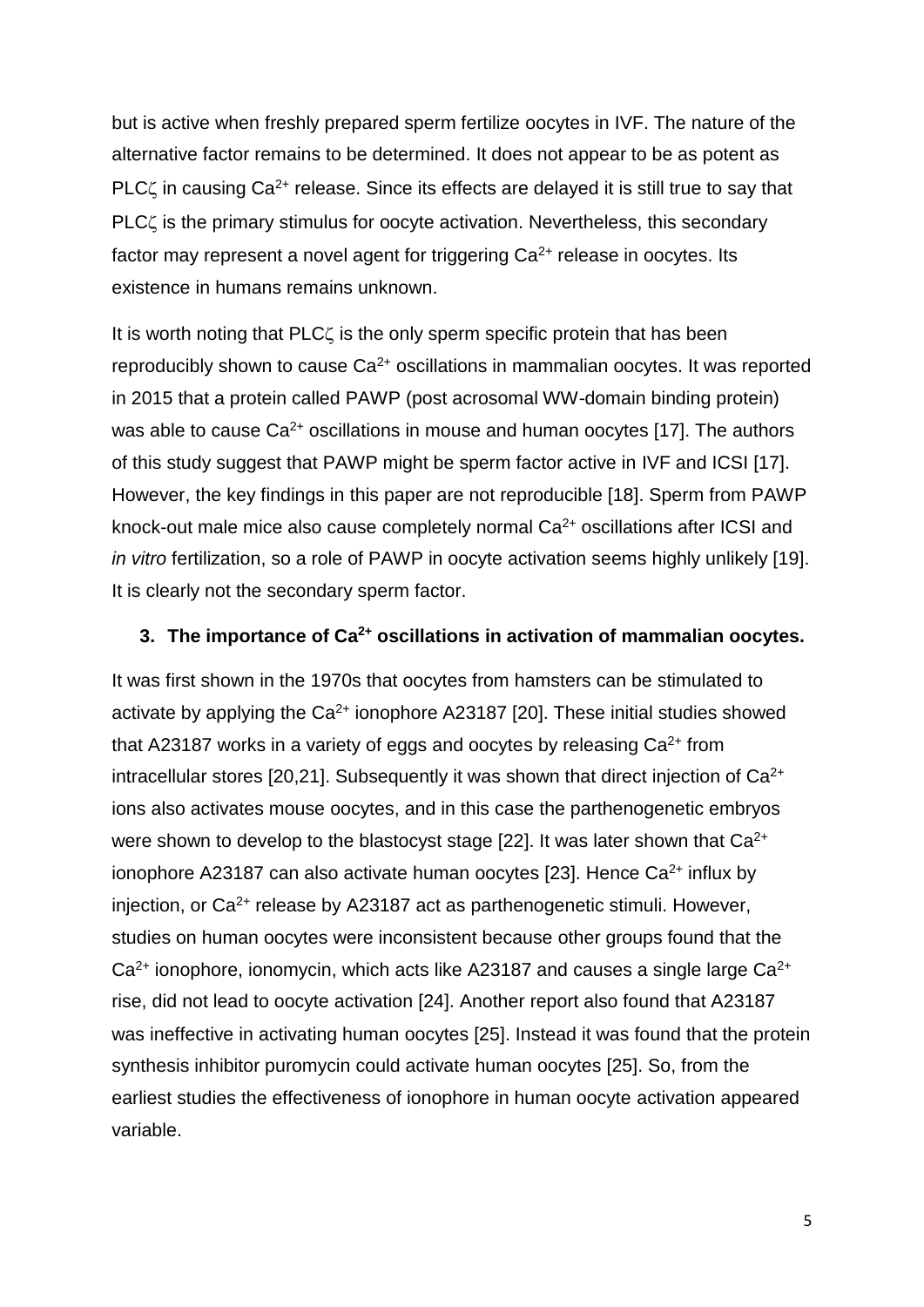The conflicting data on human oocytes is not surprising since many studies have found that Ca<sup>2+</sup> ionophores are not very effective when used on their own as a parthenogenetic stimulus in mammals. To activate oocytes, ionophores are combined with a protein synthesis inhibitor, or a protein kinase inhibitor such as 6 dimethyl aminopurine [26]. Such double treatments is standard practice for parthenogenetic oocyte activation in domestic animals and is commonly used as an oocyte activation method after nuclear transfer. The reason there is a need for two stimuli appears to be the dynamic nature of cyclin B synthesis. The activity of CDK1 holds the oocyte in meiotic arrest and CDK1 activity depends on continuous cyclin B synthesis [3]. A single  $Ca^{2+}$  increase leads to proteolysis of cyclin B and a reduction in the CDK1 activity that promotes meiotic resumption [27]. However, if there is only a single Ca2+ rise cyclin B is resynthesized and CDK1 activity returns, leading to oocyte re-arrest. The return of CDK1 activity is prevented by inhibiting protein kinases, or protein synthesis, which explains why activation is most effective with ionophore plus a protein kinase or protein synthesis inhibitor [3,27]. It's worth noting here that the very first study on the effect of ionophores in hamster oocytes found that A23187 was more effective in activating oocytes with a longer incubation in  $Ca<sup>2+</sup>$ free media [20]. This is probably because long incubations in  $Ca<sup>2+</sup>$  free media leads to inhibition of protein synthesis and hence this protocol effectively provides a double stimulus [28].

An issue that became clear in these early studies is that most parthenogenetic activation agents do not mimic the response at fertilization. For example, ethanol (7% in culture media) that was once commonly used to activate mouse oocytes causes just one very large increase in  $Ca^{2+}$  in the oocyte [29]. As noted above,  $Ca^{2+}$ ionophores also only cause a single  $Ca^{2+}$  increase [29]. Exposing oocytes to high intensity electric fields (electroporation) in the presence of  $Ca<sup>2+</sup>$  can also lead to a large rise in  $Ca^{2+}$ , due to  $Ca^{2+}$  influx across the plasma membrane. However, again this only causes a single large  $Ca^{2+}$  increase [29,30] (see Fig.2). Hence causing artificial Ca<sup>2+</sup> influx, or artificial Ca<sup>2+</sup> release, in mammalian oocytes does not generally trigger the  $Ca^{2+}$  oscillations as seen at fertilization [29].

The first parthenogenetic stimulus shown to cause  $Ca<sup>2+</sup>$  oscillations in mouse oocytes is incubation in medium where  $Sr^{2+}$  replaces the Ca<sup>2+</sup> [31]. Ca<sup>2+</sup> oscillations occur for as long as  $Sr^{2+}$  is present, which is typically for 2 hours in order to activate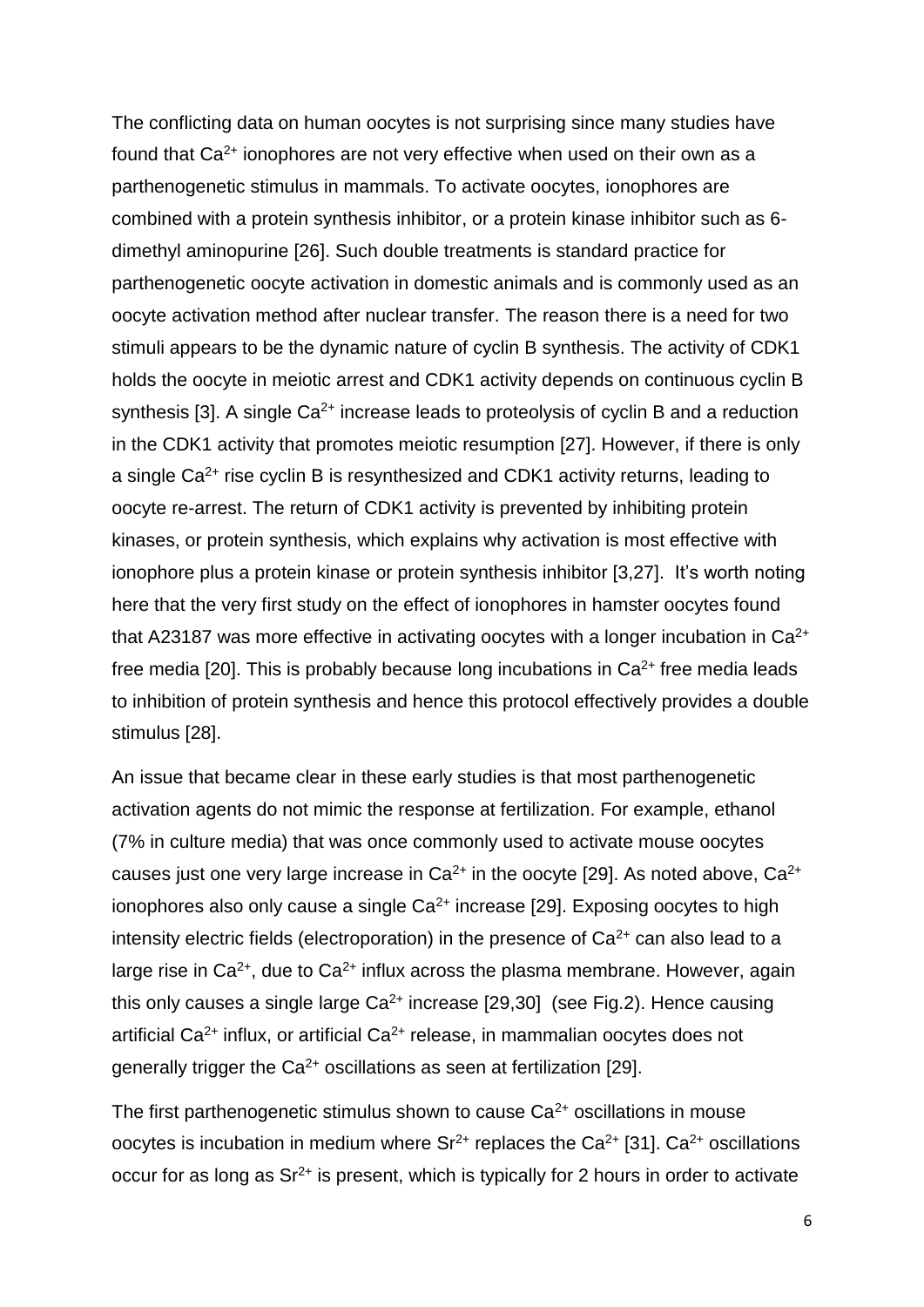mouse oocytes [31]. Significantly,  $Sr^{2+}$  media alone is an effective activator of mouse oocytes, even with 'freshly ovulated' oocytes that usually show a poor response to parthenogenetic stimuli [28].  $Sr^{2+}$  is also effective in stimulating development to the blastocyst stage after failed fertilization with ICSI. For example, if sperm are heat treated, or taken from a mutant mice, and used in ICSI, the activation and development rates are very low [32,33]. These oocytes that have failed to fertilize after ICSI can be 'rescued' by treatment with  $Ca<sup>2+</sup>$  ionophore, but a 'rescue' with  $Sr<sup>2+</sup>$ medium is better at inducing activation and development to blastocyst. These data imply that the  $Ca^{2+}$  oscillations induced by  $Sr^{2+}$  are a more effective way of stimulating early development than the single large  $Ca<sup>2+</sup>$  increase induced by ionophore. Unfortunately, these studies with  $Sr<sup>2+</sup>$  have been restricted to mice because  $Sr^{2+}$  only appears to cause  $Ca^{2+}$  oscillations in rodent oocytes (see later).

Whilst a single electroporation pulse causes a singular large  $Ca<sup>2+</sup>$  rise in mammalian oocytes, multiple electroporation pulses can be used to cause more than one Ca2+ transient [30]. In order to do this the oocytes are placed between two electrodes in a medium of low ionic strength, such as 300mM glucose, to which is added a small amount ( $50\mu$ M) of CaCl<sub>2</sub> [30]. A brief voltage pulse is then applied across the electrodes. It is worth noting that if this is done in a standard electroporation device with a static chamber, multiple electroporation pulse leads to oocyte lysis. However, if oocytes are instead placed in a rapid perfusion microfluidic device, and then after each electroporation the oocyte is rapidly perfused (~200ms) with culture media, oocyte integrity is preserved. If the procedure of electroporation and rapid perfusion is repeated then a series of  $Ca<sup>2+</sup>$  rises of predefined amplitude and duration can be induced [30]. With regards to understanding the  $Ca<sup>2+</sup>$  oscillations, this type of electrical stimulation method has been used to show that multiple  $Ca<sup>2+</sup>$  rises are required to bring down both the CDK1 and MAP kinase activity for long enough to allow the zygote to enter interphase and form pronuclei [34]. It has also been shown that the pattern of electroporation-induced  $Ca<sup>2+</sup>$  increases also influences the timing of activation events such as pronuclear formation in mice [30].

This rapid perfusion electroporation device has also been used on fertilized animal oocytes (i.e. zygotes). In rabbit zygotes it was also found that providing extra  $Ca^{2+}$ pulses increased implantation rates [35]. In mice it was further shown that varying the number of  $Ca^{2+}$  spikes from 2 or 3 spikes (spontaneous) to over 20  $Ca^{2+}$  spikes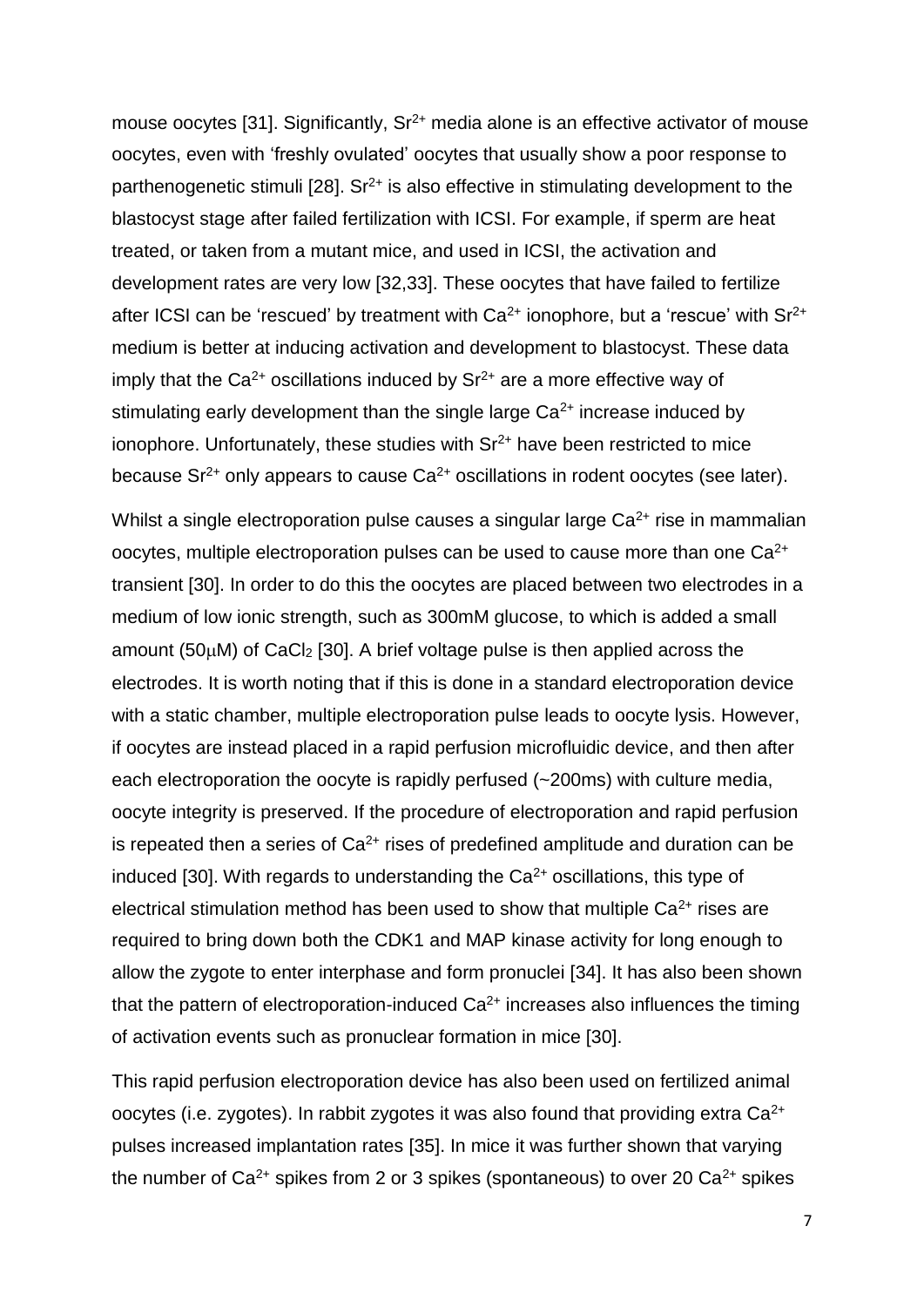(imposed by electroporation), leads to different rates of implantation compared to control embryos [35]. The main conclusion from these variations is that either too few or too many Ca<sup>2+</sup> spikes, compared to IVF, resulted in fewer pregnancies [36]. These data clearly suggest that Ca<sup>2+</sup> oscillations can affect later development of embryos as well as oocyte activation. It also implies that there is an optimum stimulus range for later development and implantation.

Microinjecting PLC $\zeta$  RNA or PLC $\zeta$  recombinant protein can also cause robust Ca<sup>2+</sup> oscillations in mouse, pig, cow and human oocytes [1,6, 9,10,37-39]. It leads to high rates of oocyte activation and development to blastocysts. When it is used toa 'rescue' oocyte activation after ICSI with heat-treated sperm, it is as effective as  $Sr^{2+}$ in triggering development to blastocyst stages [32]. This reinforces the idea that it is the  $Ca<sup>2+</sup>$  oscillations that are key to developmental success. With PLC $\zeta$  injection into mouse or cow oocytes it has also been found that, whilst low frequency  $Ca^{2+}$  spikes supported development to the blastocyst stage, injecting higher amounts of PLC RNA causes a high frequency of  $Ca<sup>2+</sup>$  oscillations that are associated with embryo arrest during cleavage stages [38,40]. It clearly suggests that high frequency  $Ca^{2+}$ oscillations inhibit pre-implantation embryo development.

Taken together these various studies have shown that stimulating oocytes with a very large Ca2+ increase can be effective in activating mammalian oocytes. However, the more general finding is that a single large  $Ca<sup>2+</sup>$  increase that lasts typically less than 10 minutes only activates a fraction of a cohort of mammalian oocytes. Parthenogenetic stimuli such as  $Ca<sup>2+</sup>$  ionophores are also found to be more effective when used on oocytes that are aged *in vitro* after ovulation, probably because cyclin B levels decline with age in vitro [3,28,29]. The most consistent way to activate oocytes and obtain good later development is to induce multiple, low frequency  $Ca^{2+}$ oscillations that, perhaps not surprisingly, mimic the  $Ca<sup>2+</sup>$  response seen at fertilization. In human oocytes it is likely that about 10 to 20  $Ca<sup>2+</sup>$  transients at intervals in the range 30-60 minutes is the type of physiological pattern associated with successful development [7,14].

#### 4. **Human IVF and failed oocyte activation.**

In human IVF or ICSI, oocytes or zygotes are examined about 16 to 18 hours later for signs of pronuclear formation. The lack of pronuclei is a sign of failed fertilization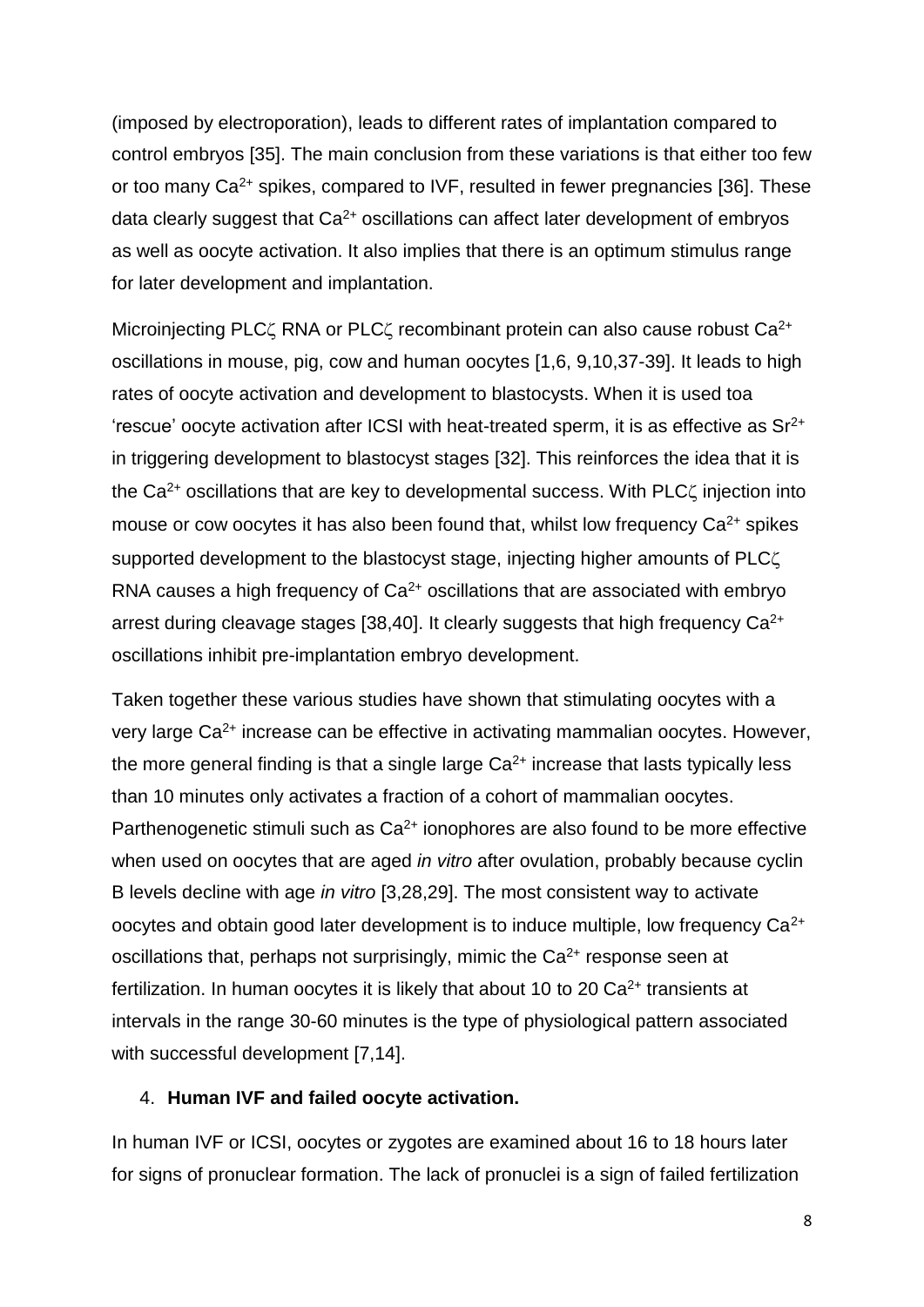and still occurs to some extent in all IVF clinics [41]. ICSI is now widely used as a means to overcome many cases of fertilization failure after conventional IVF, since the sperm is directly placed in the oocyte cytoplasm [42]. ICSI is used in a wide variety of cases such as those where there is a low sperm count, or where oocytes are cryopreserved. I shall concentrate on failed fertilization after ICSI since it is clear that the sperm is within the oocyte, and that any lack of fertilization is due to factors associated with the sperm processing or oocyte activation. The major cause of failed fertilization after ICSI appears to be failed oocyte activation [41-44]. There are two classes of failed fertilization in ICSI that may both be related to a lack of a  $Ca<sup>2+</sup>$ signal. One is widely recognized, the other more insidious.

The widely recognized fertilization failure after ICSI is referred to as total fertilization failure which means that all the oocytes collected in a treatment cycle fail to form pronuclei after injection of sperm. It is reported to occur in 1-4% of ICSI treatment cycles and these cases are generally associated with failed, or abortive oocyte activation [41-44]. There are numerous reports showing that failed fertilization after ICSI is associated with either a relative lack of PLC in the sperm, or otherwise with mutations in PLC $\zeta$  that affects its activity in oocytes [45,46]. In some cases the human sperm has been shown to be deficient in its ability to cause  $Ca<sup>2+</sup>$  oscillations after ICSI in mouse oocytes, which can be used as an effective bioassay of the sperm  $Ca^{2+}$  releasing ability [43,45]. There are also a number of cases reported where a mutation in PLC $\zeta$  has been identified in men with repeated failed ICSI. In these cases the PLC $\zeta$  mutation has been shown to inhibit PLC $\zeta$ 's enzyme activity [46]. In one particularly notable case, two brothers were shown to have a homozygous mutation in the C2 domain of PLC $\zeta$  [47]. This mutation disrupts PLC $\zeta$ activity and reduces its expression in sperm. Whole genome sequencing showed that this was the only mutation of a known gene predicted to be disruptive of a protein's structure. This suggests that a mutation in PLC<sub>4</sub> alone in humans can cause male factor infertility. Other pronounced cases where PLC $\zeta$  is lacking is in globozoospermia where the sperm lacks an acrosome and many other structures around the sperm head [43,46]. Many cases of globozoospermia are associated with a mutation in the Dpy1912 gene. In a mouse model where the Dpy1912 gene is deleted, the sperm are shown to lack PLC<sub>4</sub> in the sperm head, and sperm from males fail to activate oocytes [48]. Again this suggests that a lack of PLC $\zeta$  can play a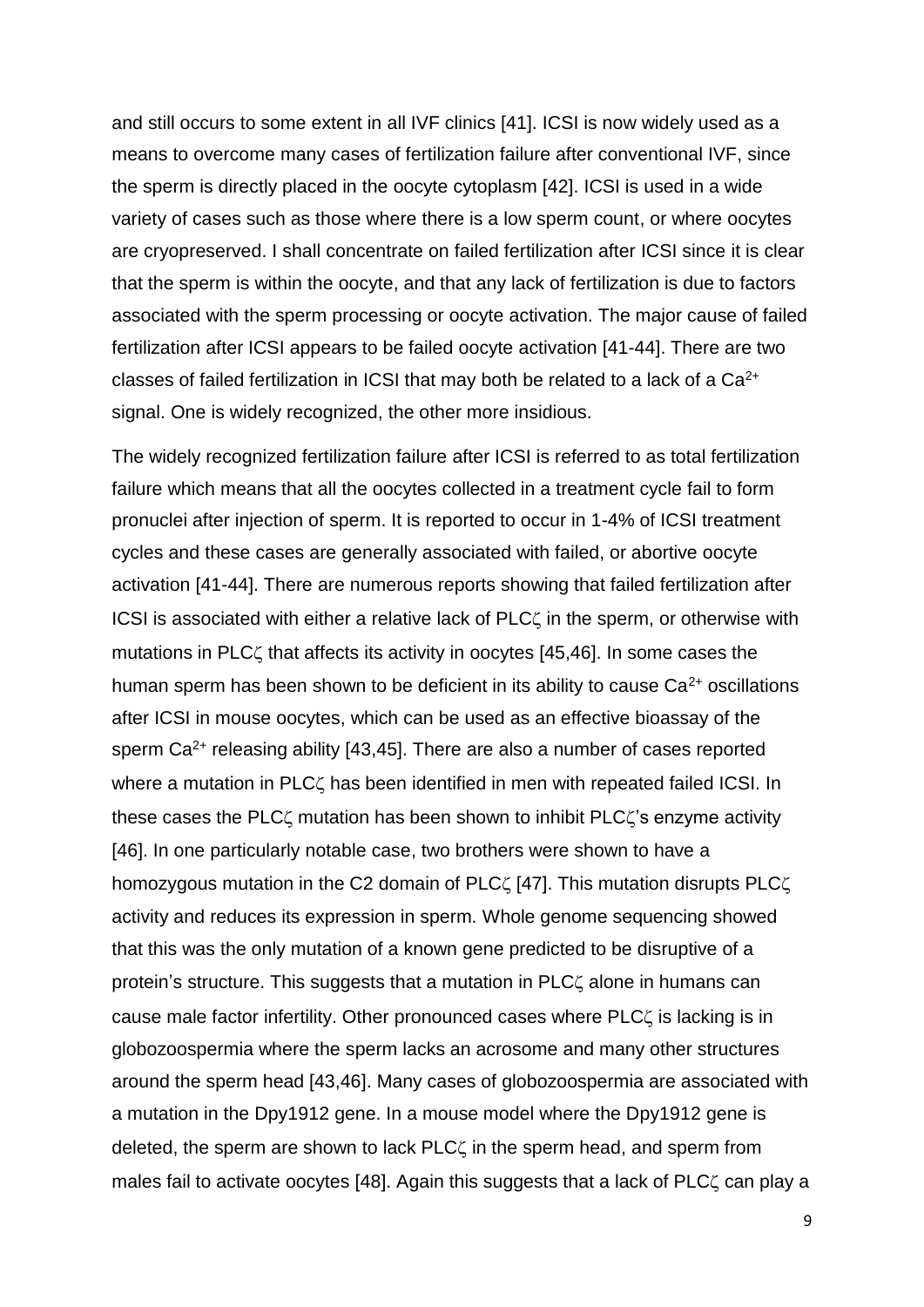causal role in fertilization failure after ICSI. PLC deficiency in human sperm could account for many cases of total fertilization failure in human ICSI.

The second and more insidious type of failed fertilization occurs during routine clinical ICSI. With ICSI the typical fertilization rates for a group of oocytes are around 70% [41]. This is true even with morphologically normal sperm and oocytes [49]. Hence on average about 30% of human oocytes do not fertilize after ICSI. This represents a recurrent failure rate per oocyte, which is distinct from the total fertilization failure issue [41]. This may not be critical for generating embryos if there are 10 or more oocytes collected in a cycle, but it becomes significant if fewer oocytes are ovulated. It is also obvious that IVF clinics would prefer it if more oocytes would fertilize after ICSI since this would give more embryos to select for embryo transfer.

There are indications that one of the problems with this recurrent fertilization failure is a lack of an adequate activation stimulus. For example, human sperm have been assessed for their ability to cause  $Ca^{2+}$  oscillations in oocytes after ICSI [14,50]. In cases of male factor infertility with total fertilization failure, the sperm generally fail to cause any  $Ca<sup>2+</sup>$  oscillations. What is intriguing is that even sperm from control 'fertile' males are still variable. In a recent study, about 70% of control sperm were shown to cause more than  $3 \text{ Ca}^{2+}$  spikes in human oocytes [14]. With about 20% of sperm there were only 1 or 2 spikes, which is unlikely to activate oocytes, and 10% of control sperm did not cause any  $Ca^{2+}$  spikes at all. Hence, 30% of control sperm are not very effective at stimulating effective  $Ca<sup>2+</sup>$  signals in human oocytes. Even with the sperm that did cause multiple  $Ca^{2+}$  spikes only 50% (overall) could be induced more than 10 Ca<sup>2+</sup> spikes [14]. Hence, overall these data show that the PLC $\zeta$  activity levels, or at least the ability of normal human sperm to cause Ca<sup>2+</sup> signals are likely to be highly variable. This is consistent with antibody staining of human sperm which showed variable localization and often the absence of PLC<sub>4</sub>, even in sperm from fertile males [51]. These data suggest that variable PLC<sub> $\zeta$ </sub> activity from fertile sperm samples could well account for the recurrent ICSI failure.

#### **5. The use of Ca2+ ionophores in human oocyte activation.**

The above discussion suggests that a deficient activation stimulus, most notably a lack of PLC $\zeta$  activity and a lack of Ca<sup>2+</sup> signal, could underlie many cases of failed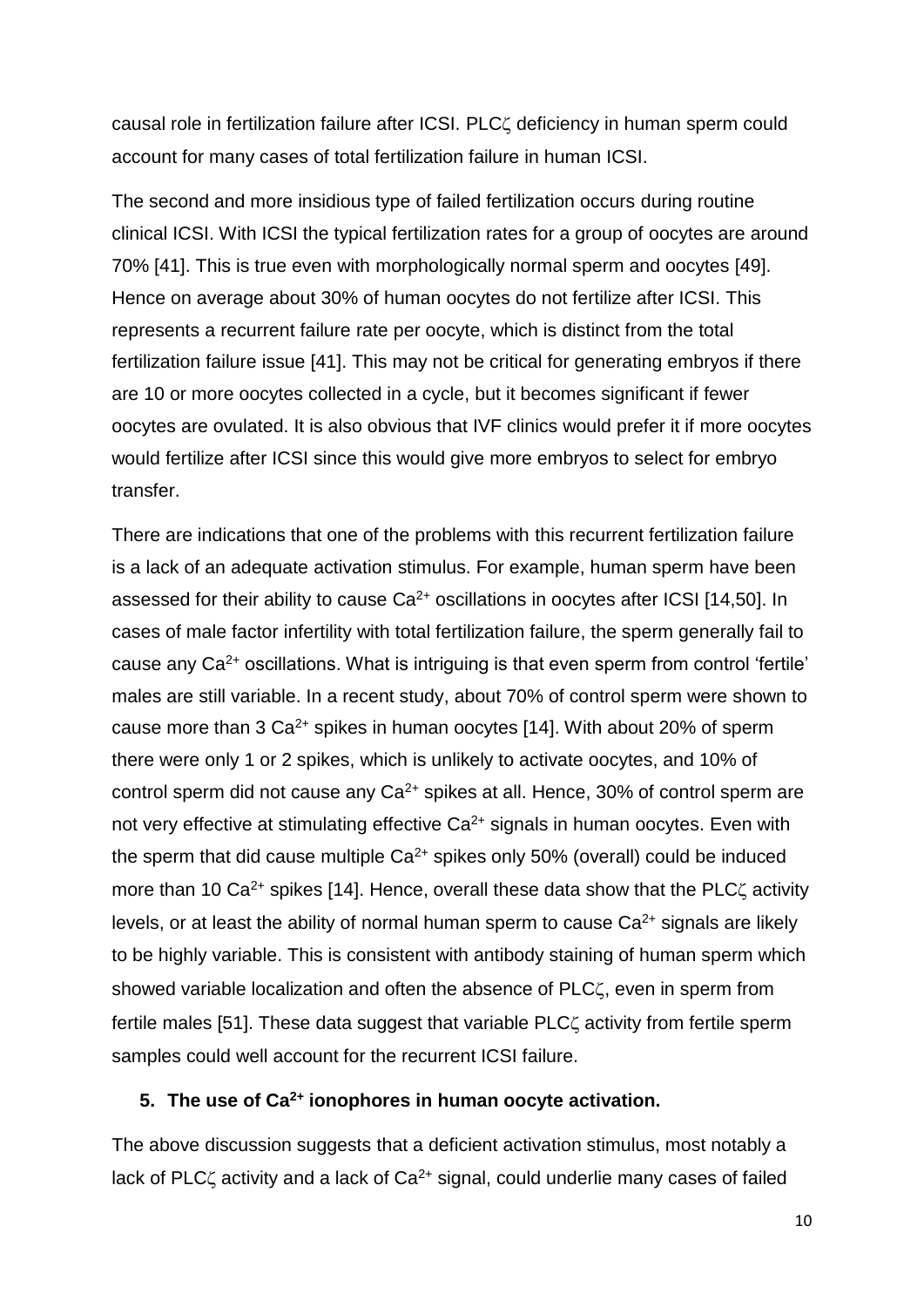fertilization after ICSI. As a result some clinics have tried to rescue cases of failed fertilization after ICSI by providing a separate stimulus in the form of  $Ca<sup>2+</sup>$  ionophores such as A23187 or ionomycin. This can involve using ionophores on oocytes just after they have failed to activate (~16 hours), or else using ionophores for all oocytes in the subsequent treatment cycle. There are now a number of reports showing that an incubation of 'failed to fertilize' oocytes in  $Ca^{2+}$  ionophores for  $\sim$  10 mins can improve activation rates with ICSI [52-55]. A recent meta-analysis on the use of  $Ca<sup>2+</sup>$ ionphore in ICSI concluded that ionophore treatment could significantly improve clinical pregnancy rates as well as oocyte activation [52-55]. Many such studies with Ca<sup>2+</sup> ionophore have been retrospective studies where all oocytes in a treatment cycle were treated with ionophore. This is usually because the fertilization rate was extremely low in the previous cycle. Nevertheless, whilst improvements in activation and development rates are promising, in many cases the only 'control oocytes' have been those that failed to fertilize in the previous cycle. One randomized control trial where sibling oocytes were used as controls found that the use of a protocol involving  $Ca<sup>2+</sup>$  injection and then double ionomycin treatment was effective in improving fertilization and pregnancy rates in patients where there was evidence for a lack of  $Ca<sup>2+</sup>$  releasing activity in the sperm [57]. Another study, again using sibling oocytes as controls for A23187 activation after sperm selection for ICSI found no obvious improvement in fertilization rates [58]. So, it is possible that only certain patients will benefit from oocyte activation with ionophore, or that benefits are more likely seen when more than one  $Ca^{2+}$  increase is induced [57]. In addition the composition of the medium affects the size of the  $Ca<sup>2+</sup>$  response and its ability to activate oocytes so comparisons between clinics need to take into account any differences in protocols and preparations used [59]. It is also notable that clinics sometimes consider using multiple treatments with Ca<sup>2+</sup> ionophore [57]. One assumes that this begins to mimic in some way the multiple  $Ca<sup>2+</sup>$  increases at fertilization. However, one problem that arises is that the ionophore-induced  $Ca<sup>2+</sup>$ increases are smaller with each application, and prolonged incubation in ionophores will probably destroy an oocyte [20].

Since they can be toxic with prolonged exposure [20], concerns exist about the use of  $Ca<sup>2+</sup>$  ionophores in clinical IVF. However, when  $Ca<sup>2+</sup>$  ionophores are applied to mouse zygotes after fertilization, with a brief exposure designed to mimic the effect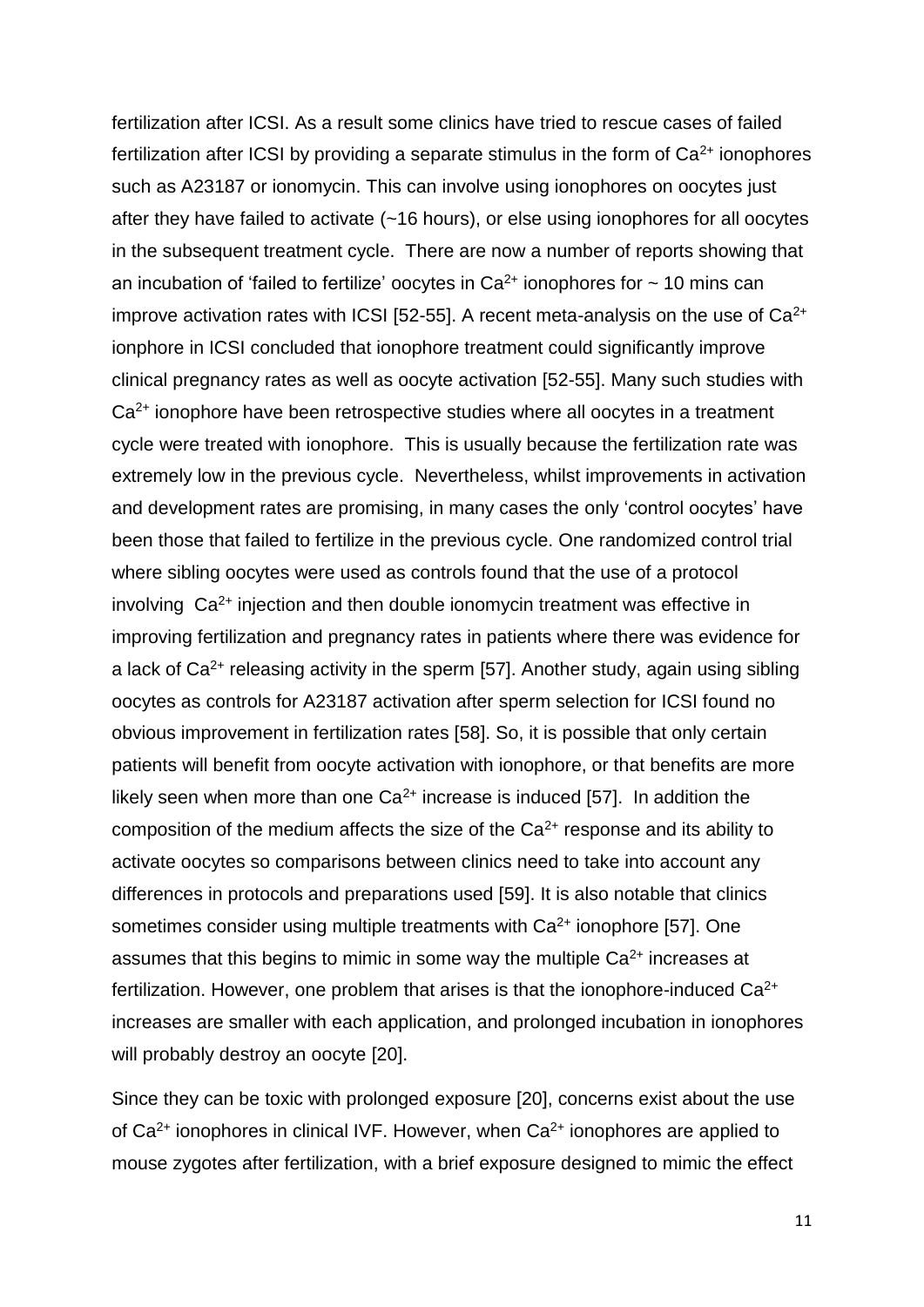of the extra  $Ca^{2+}$  rise, then development to blastocysts stage, and to term was normal  $[60]$ . Ca<sup>2+</sup> ionophores have also been applied after ICSI with wobbler mouse sperm and development to term appeared to be normal [33]. Consequently, there are no direct indications that the extra  $Ca<sup>2+</sup>$  rise caused by ionophore has an overt detrimental effect upon mouse development. Early indications are that ionophore activation in human oocytes also does not have obvious effect on the health of babies [61,62]. This should not be a surprise since during the ICSI procedure there is a large and long lasting  $Ca<sup>2+</sup>$  increase [12], and oocyte cryopreservation is almost certainly associated with a significant  $Ca^{2+}$  increase [63]. If a single extra  $Ca^{2+}$  rise had a dramatic detrimental effect on embryo development then it is hard to see how ICSI or oocyte cryopreservation could be successful as clinical procedures. Nevertheless, the question remains as to whether ionophore treatment as some more subtle effect on embryos, or upon the long-term health of offspring. This will require longer-term studies with larger numbers of patients.

As noted above, when  $Ca^{2+}$  ionophores are applied on their own they have limited capacity to activate mammalian oocytes, but when used in combination with ICSI the situation may be a little different. In failed ICSI, a sperm has been injected and this might introduce a small amount of PLC $\zeta$ , which could sensitize the oocyte to Ca<sup>2+</sup> elevating agents such as ionophores. It has been found that applying ionophore after ICSI leads to a large  $Ca^{2+}$  increase followed by smaller  $Ca^{2+}$  oscillations [64]. It is not clear how common this type of response may be, nor whether these smaller oscillations are effective in promoting oocyte activation.

#### **6. Electrical activation of human oocytes.**

Another way to achieve human oocyte activation is to use an electroporation pulse in the presence of  $Ca<sup>2+</sup>$ . This type of electrical activation can rescue oocyte activation failure after ICSI. In one study that used sibling oocytes as a control group it was found that there was a small increase in the fertilization rate after ICSI [65]. It has also been shown that electrical activation can stimulate human oocyte activation and live births after injection of round spermatids [66]. In this latter study it was shown that the electrical pulse triggers a series of  $Ca<sup>2+</sup>$  spikes after spermatid injection. The electrical pulse only causes a single  $Ca<sup>2+</sup>$  increase in control oocytes, so it is likely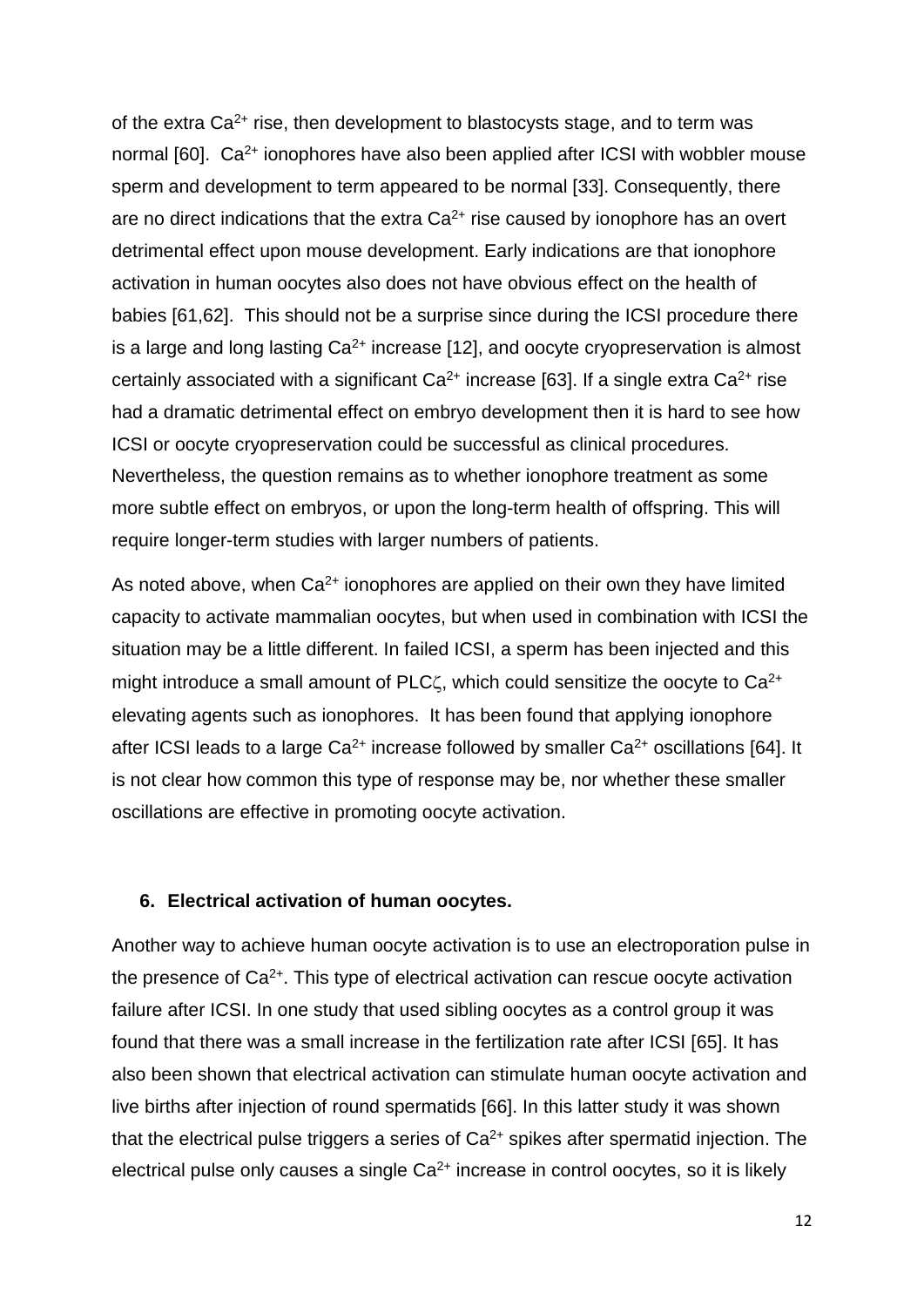that a small amount of PLC<sub>4</sub> introduced by the round spermatid may be sensitizing the oocyte to the electroporation induced  $Ca<sup>2+</sup>$  influx [30]. Human round spermatids probably possess a small amount of PLC $\zeta$  because they can cause Ca<sup>2+</sup> oscillations when injected into mouse oocytes [67].

The protocols so far generally involve using a single electrical pulse, or else a series of pulses within a short time ( $\leq$  seconds), and hence there is still only one large  $Ca^{2+}$ increase [30]. There have been no studies carried out on human oocytes exposed to multiple, low frequency stimulation in a microfluidic device of the type used for mouse and rabbit oocytes by Ozil and colleagues. This is essentially for technical reasons since the microfluidic electroporation device is complex and requires specialist knowledge to build. It is not commercially available for clinical trials.

#### **7. Potential alternatives for activating human oocytes.**

Whilst most clinical treatment for failed fertilization has involved the use of ionophores there are some other possible treatments that have been, or might be tested. One agent that is obvious to consider is PLC. Injection of PLC. RNA has been shown to stimulate  $Ca^{2+}$  oscillations in human oocytes, that failed to fertilize in IVF or ICSI, and these oocytes can develop to form blastocysts [10,68]. PLC. RNA injection has also been shown to be more effective in stimulating development to the blastocyst stage than ionophore treatment or electrical activation [68]. However, the use of RNA injection is problematic. The main technical problem is that there is variable expression of PLC<sub>4</sub> protein from the injected RNA. This means that the amount of PLC<sub>4</sub> protein can vary considerably from one oocyte to another and excess PLC<sub>4</sub> expression in the oocyte leads to cleavage stage arrest in mice, cow and human embryos [10,30,40]. The second issue with RNA is that it is genetic material and is many parts of the world it would not be permissible to inject it into an oocyte as a therapy for clinic treatment. A better prospect for PLC is to use the recombinant protein. PLC<sub>4</sub> recombinant protein can be made in bacteria as a fusion tagged protein and can cause prolonged  $Ca<sup>2+</sup>$  oscillations when injected into mouse or human oocytes [32,69,70]. It could potentially be injected at the same time as the sperm during ICSI and offer a simple way of activating the oocyte without the need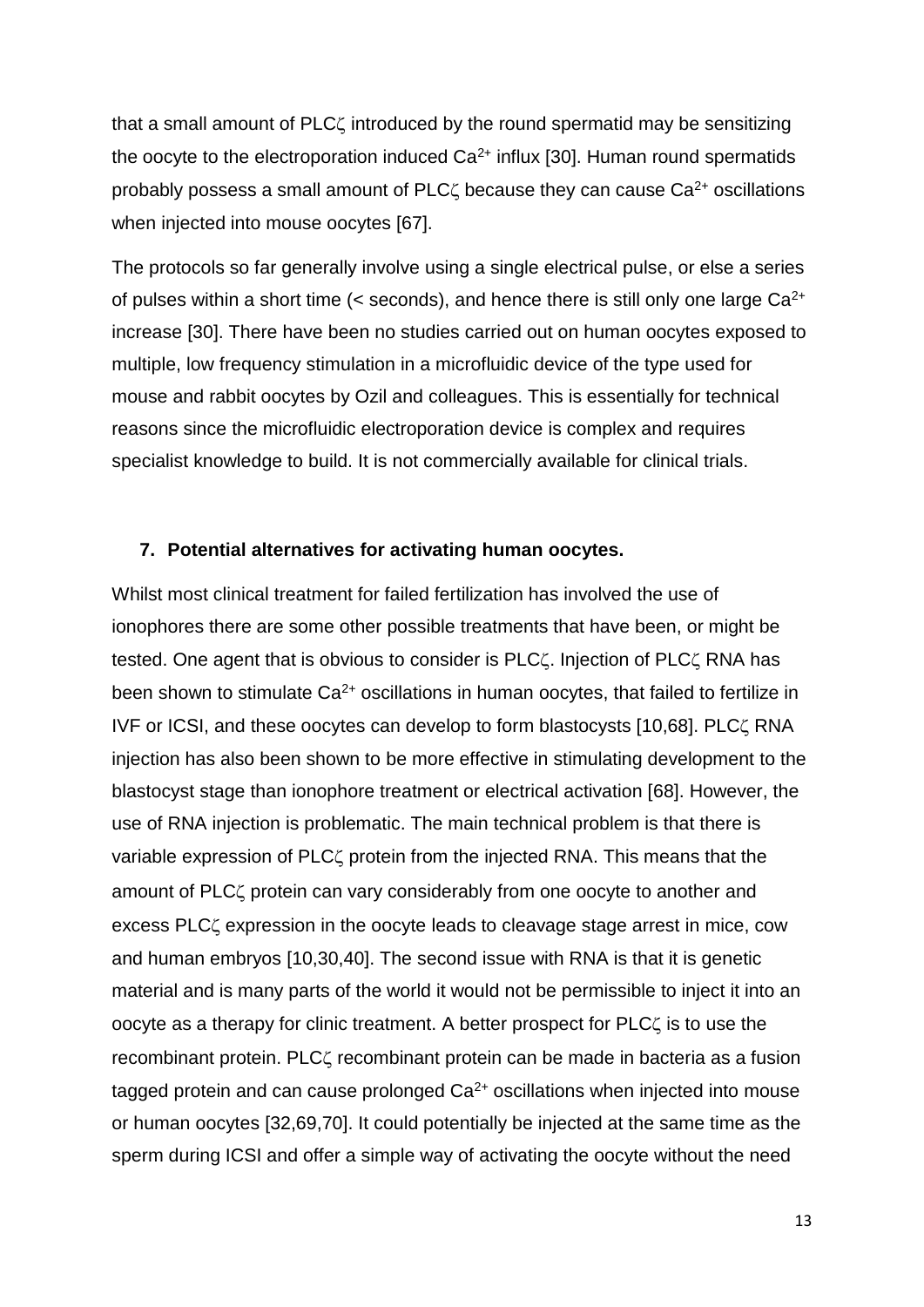for further specific protocols. However, there are still issues to resolve before such recombinant PLC $\zeta$  can be used in clinical IVF. PLC $\zeta$  protein readily loses enzyme activity and its activity will need to be stabilized and calibrated before regular use. It is currently not available commercially for use in clinical trials by IVF clinics.

Another activation stimulus mentioned above is incubation in media containing Sr<sup>2+</sup> which reliably causes  $Ca^{2+}$  oscillations in mouse oocytes. There are some studies showing human oocyte activation, subsequent pregnancies and live births after ICSI followed by incubation in  $\text{Sr}^{2+}$  medium [71-73]. The protocols used involved incubating human oocytes for 10 min or 60 mins in 10mM  $Sr<sup>2+</sup>$  [71-73], which is shorter than the standard treatment of 2 hours used for mouse oocytes. The studies of Sr2+ in human oocytes are compilations of case reports where all oocytes within a collection cycle were treated, with no use of sibling control oocytes. Consequently, whilst pregnancies and live births have been achieved after ICSI and incubation of human oocytes in  $Sr^{2+}$ , it is not known whether the  $Sr^{2+}$  treatment was inducing oocyte activation.

In my lab,  $Sr<sup>2+</sup>$  media has been tested on human oocytes many times with no detection of  $Ca^{2+}$  oscillations, using the same 10mM  $Sr^{2+}$  (Ca<sup>2+</sup> free) media used regularly to cause  $Ca^{2+}$  oscillations in mouse oocytes. The only time  $Ca^{2+}$  oscillations have been seen is with some oocytes after  $>10$  hours of incubation in 20mM Sr<sup>2+</sup>, which leads to oocyte degeneration (Elgmati and Swann, unpublished data). Other labs, who regularly use  $\mathsf{S}r^{2+}$  to activate mouse oocytes, have also reported a similar lack of  $Ca^{2+}$  responses, or activation in human oocytes exposed to  $Sr^{2+}$  [74,75]. It is worth noting that despite  $Sr^{2+}$  being in widespread use in mouse oocytes for over 20 years there are still no published papers showing  $Sr^{2+}$  media causing  $Ca^{2+}$ oscillations in human, pig or cow oocytes. The reasons why  $Sr<sup>2+</sup>$  does not appear to cause  $Ca^{2+}$  release in non-rodent oocytes is unclear. It could be that  $Sr^{2+}$  does not cross the plasma membrane as effectively in some oocytes.  $Sr<sup>2+</sup>$  influx in mouse oocytes is mediated via plasma membrane TRPV3 channels which can be stimulated to open by chemicals such as 2-APB and carvacrol [76]. However, TRPV3 channels also exist in human oocytes and in the presence of  $Sr<sup>2+</sup>$  there are still no  $Ca^{2+}$  oscillations with incubations of 6 hours [75]. It seems unwarranted to offer a Sr2+ media 'activation' to patients as a therapy for failed fertilization until it has been shown that it can cause Ca<sup>2+</sup> oscillations in human oocytes.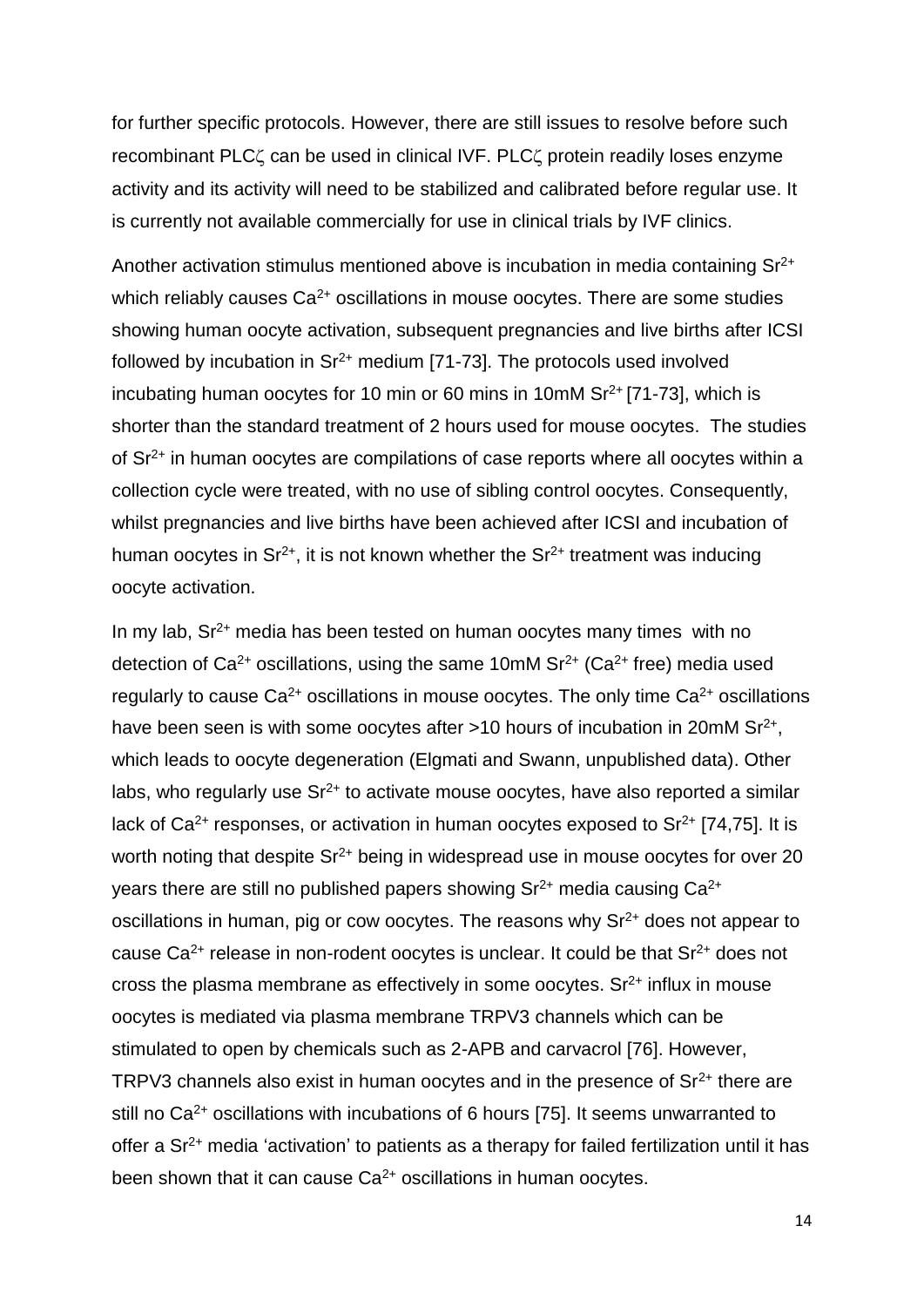Apart from  $Sr^{2+}$  there are only a small number of chemicals that can cause  $Ca^{2+}$ oscillations in mature mouse oocytes. One such chemical is InsP<sub>3</sub> itself, which of course has to be microinjected. However, this only leads to a short lasting series of  $Ca<sup>2+</sup>$  oscillations in mouse oocytes, and whilst it can trigger some exocytosis, InsP<sub>3</sub> injection is unable to cause full activation (pronuclear formation) in mouse oocytes [42]. Injection of the IP3R agonist adenophostin causes a longer lasting series of Ca2+ oscillations and it has been used to activate mouse oocytes after spermatid injection [77]. However, we have found that adenophostin only causes high frequency, low amplitude  $Ca^{2+}$  oscillations in human oocytes (Sanders and Swann, unpublished data).

Another effective trigger for large amplitude  $Ca<sup>2+</sup>$  oscillations in both mouse, pig and human oocytes is thimerosal [6,78]. However, thimerosal is a sulfhydryl reagent which causes damage to the MII spindle [79]. One protocol that has proved effective in pig oocytes is to apply thimerosal and then reverse its effects by adding dithiothreitol to reduce the sulfhydryl groups on proteins. This protocol allows thimerosal to cause a large  $Ca^{2+}$  increase and activate pig oocytes [79]. However, the dithiothreitol has to be added 10mins after thimerosal which means that there is probably only time for a single  $Ca^{2+}$  increase before its actions are terminated. Consequently, thimerosal is not usable in a way that triggers low frequency Ca2+ oscillations.

Although  $Ca<sup>2+</sup>$  oscillations are clearly the physiological trigger for oocyte activation, it has been known for many years that some chemicals can activate oocytes without causing a Ca2+ increase. The latest such chemical to be shown to do this is TPEN which is a  $Zn^{2+}$  chelator that strips  $Zn^{2+}$  from the cell cycle-arresting protein EMI2, thus leading to meiotic resumption [80-81]. TPEN is effective in activating development in mouse oocytes and can support development after ICSI with inactivated sperm heads [80]. One study has suggested that it is able to activate human oocytes, but this was just from meiotic metaphase to anaphase, rather than pronuclear formation [82]. In pig oocytes TPEN was found to be effective in causing activation, but it was more effective when used at lower concentrations in combination with  $Ca<sup>2+</sup>$  ionophore, which is similar to that of agents such as puromycin [81]. Again artificial stimuli often appear to be more effective when used in combinations.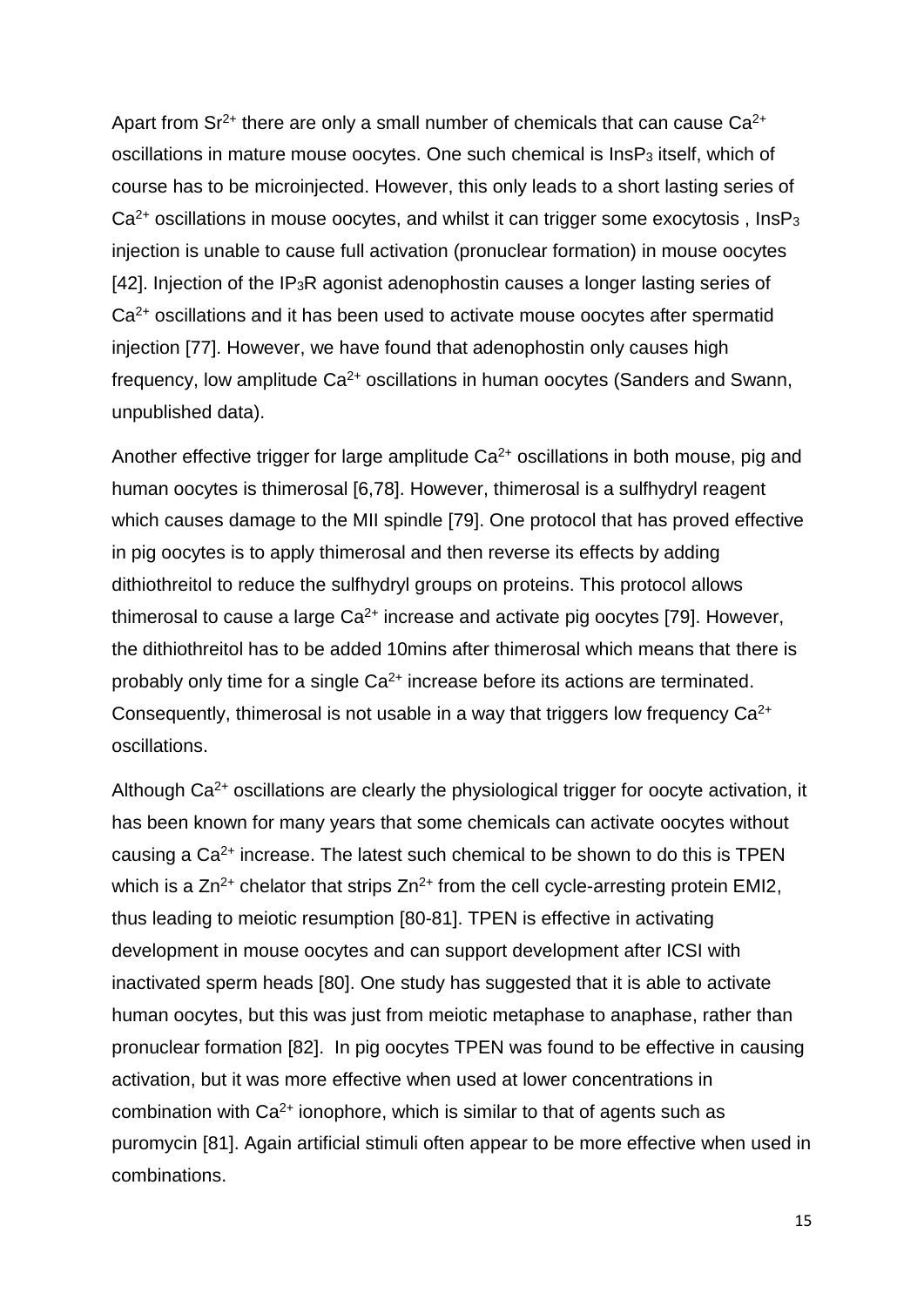#### 8. **Future Prospects.**

The role of  $Ca<sup>2+</sup>$  in animal oocyte or egg activation first came to light in the 1970s. We now know that there is a role for  $InSP<sub>3</sub>$  and PLC $\zeta$  in triggering Ca<sup>2+</sup> oscillations. Data on mouse and other animal oocytes also suggests that  $Ca<sup>2+</sup>$  oscillations are probably a more effective way of activating development than a single large  $Ca^{2+}$  rise We also know that failed oocyte activation is a common cause of failed fertilization after ICSI. Currently, the only agent available for clinical use for activating oocytes is the  $Ca^{2+}$  ionophore A23187. The data thus far suggests that  $Ca^{2+}$  ionophores may be effective in improving activation rates for failed fertilization after ICSI, and that it may exert beneficial effects upon later development. Nevertheless,  $Ca<sup>2+</sup>$  ionophores alone have not previously been found to be the optimal way of causing parthenogenetic oocyte activation in mammals. They could perhaps be regarded as a first generation treatment. It is likely that an improvement in human oocyte activation is possible if a stimulus can be provided that causes low frequency, large amplitude Ca<sup>2+</sup> oscillations similar to those seen at fertilization. The only candidate methods that might do this so far, in human oocytes, are recombinant PLC $\zeta$  and multiple electroporation.

Another potential innovation for oocyte activation is monitor the occurrence of  $Ca<sup>2+</sup>$ oscillations in human zygotes after ICSI. It has been shown that there are brief and subtle movements, or spasms, in the cytoplasm of mouse and human zygotes during sperm, or PLC $\zeta$  induced Ca<sup>2+</sup> transients [83-85]. These spasms occur immediately following each  $Ca^{2+}$  transient and provide a relatively non- invasive way of monitoring how many Ca<sup>2+</sup> spikes have occurred during fertilization. The pattern of such spasms has been linked to developmental potential in mice [83,85]. This type of technology could be developed to allow clinicians to assess whether any extra  $Ca^{2+}$ stimuli are required after poor fertilization in a treatment cycle. It could also be a new way to assess the effectiveness of any oscillatory stimulus in promoting further Ca<sup>2+</sup> transients in the oocyte.

#### **Conflict of interest**

The author declares he has no conflict of interest.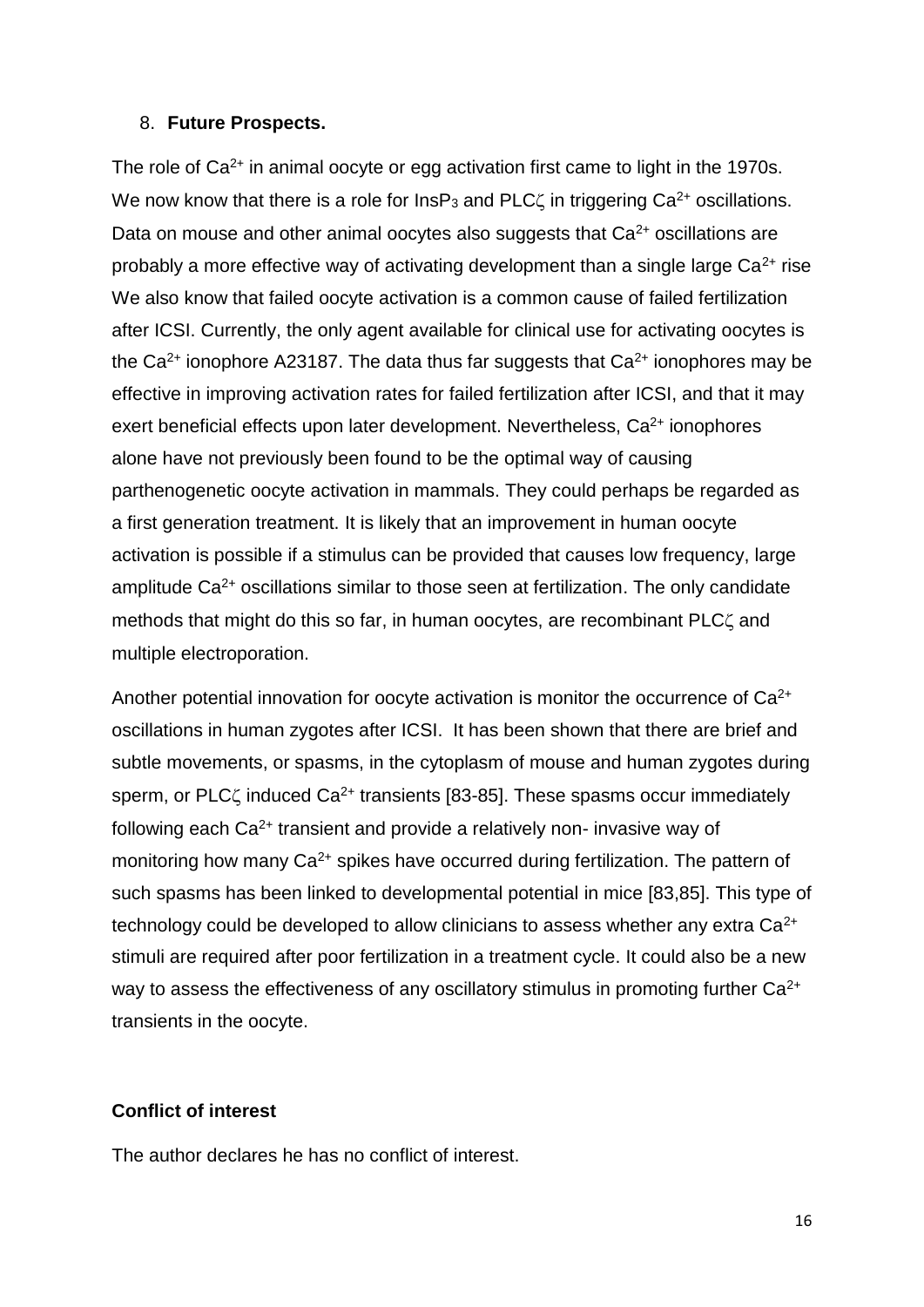#### **Acknowledgments.**

I would like to thank Josie Bradley and Paul Knaggs for comments on the manuscript, as well as Monika Fluks for generating the data in Figure 1.

#### **References**

[1] S. Miyazaki, M,Ito, Calcium signals for egg activation in mammals, J. Pharm. Sci. 100 (2006) 545-552.

[2] J.Sanders, K.Swann, Molecular triggers of egg activation at fertilization in mammals, Reproduction 152 (2016) R41-R50.

[3] K.T. Jones, Mammalian egg activation: from  $Ca^{2+}$  spiking to cell cycle progression, Reproduction 130 (2005) 813-823.

[4] K.S.Cuthbertson, D.G.Whitingham, P.H.Cobbold, Free Ca<sup>2+</sup> increases in exponential phases during mouse oocyte activation, Nature 294 (1981) 754-757.

[5] S.Miyazaki, Y.Igusa, Fertilization potential in golden hamster eggs consists of recurring hyperpolarizations, Nature 290 (1981) 702-704.

[6] Z.Machaty, Signal transduction in mammalian oocytes during fertilization, Cell Tiss. Res. 363 (2016) 169-183.

[7] C.T.Taylor, Y.M.Lawrence, C.R.Kingsland, M.M Bijan, K.S Cuthbertson, Oscillations in intracellular free calcium induced by spermatozoa in human oocytes at fertilization, Hum. Reprod. 8 (1993) 2174-2179.

[8] R.Deguchi, H.Shirakawa, S.Oda, T.Mohri, S.Miyazaki, Spatiotemporal analysis of  $Ca^{2+}$ waves in relation to the sperm entry site and animal-vegetal axis during  $Ca<sup>2+</sup>$  oscillations in fertilized mouse eggs. Devel. Biol. 218 (2000) 299–313.

[9] C.M.Saunders, M.G.Larman, J.Parrington, L.J.Cox, J.Royse, L.M.Blayney, K.Swann, F.A.Lai, PLC $\zeta$ : a sperm-specific trigger of Ca<sup>2+</sup> oscillations in eggs and embryo development, Development 129 (2002) 3533-3544.

[10] N.T.Rogers, E.Hobson, S.Pickering, F.A.Lai, P.Braude, K.Swann, PLCZ causes Ca2+ oscillations and parthenogenetic activation of human oocytes, Reproduction 128 (2004) 697-702.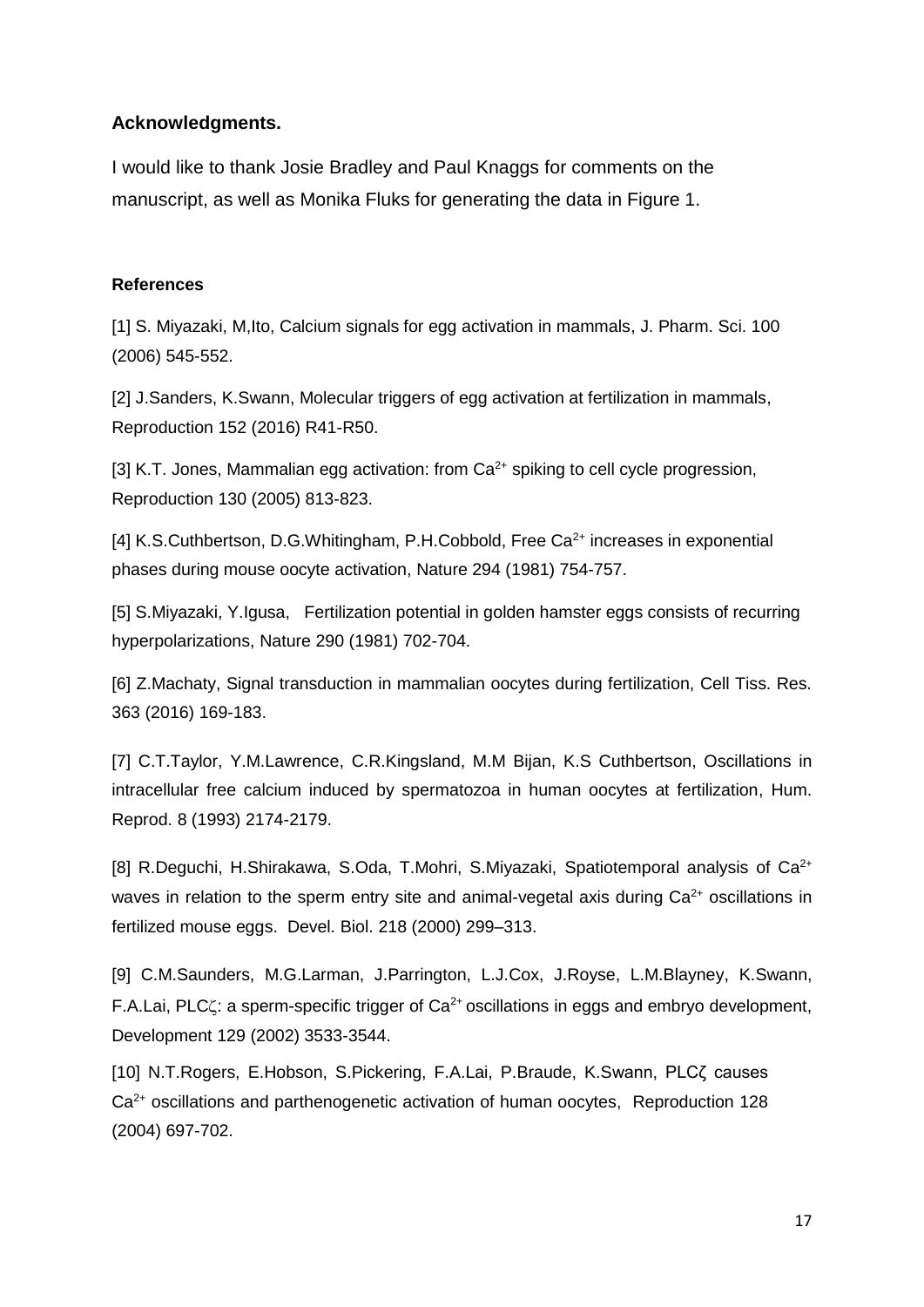[11] S.Fujimoto, N.Yoshida, T.Fukui, M.Amanai, T.Isobe, C.Itagaki, T.Izumi, A.C.F.Perry, Mammalian phospholipase Cz induces oocyte activation from the sperm perinuclear matrix, Devel. Biol. 274 (2004) 370–383.

[12] M.Sato, M.Yoshitomo, M.Mohri, S Miyazaki, Spatiotemporal analysis of  $[Ca<sup>2+</sup>]$  rises in mouse eggs after intracytoplasmic sperm injection (ICSI), Cell Calcium 26 (1999) 49-58.

[13] Y.Yanagida, H.Katayose, S.Hirata, H.Yazawa, S.Hayashi, A.Sato, Influence of sperm immobilization on onset of Ca<sup>2+</sup> oscillations after ICSI, Hum. Reprod. 16 (2001) 148-152.

[14] M.Ferrer-Buitrago, L.Dhaenens, Y.Lu, D.Bonte, F.Vanden-Meerschaut, P.De Sutter, B.Heindryckx, Human oocyte calcium analysis predicts the response to assisted oocyte activation in patients experiencing fertilization failure, Hum. Reprod. (2018) doi: 10.1093/humrep/dex376.

[15] A.Hachem, J.Godwin, M.Ruas, H.C.Lee, M.Ferrer-Buitrago, G.Ardestani, A.Bassett, S.Fox, F.Naverrete, P.De Sutter, B.Heindryckx, R.A.Fissore, J.Parrington, PLCC is the physiological trigger of the  $Ca<sup>2+</sup>$  oscillations that induced embryogeneis in mammals but conception can occur in its absence, Development, 144 (2017) 2914-2924.

[16] K.Nozawa, Y.Satouh, T.Fujimoto, A.Oji, M.Ikawa, Sperm borne phospholipase C zeta1 ensures monospermic fertilization in mice, Sci. Rep. 8 (2018) 1315.

[17] M.Aarabi, H.Balakier, S.Bashar, S.I.Moskovrev, P.Sutovsky, C.L.Librach, R.Oko, Sperm derived WW domain binding protein, PAWP, elicits calcium oscillations and oocyte activation in humans and mice, FASEB J. 28 (2014) 4434-4440.

[18] M.Nomikos, J.Sanders, M.Theodoridou, J.Kashir, E.Matthews, G.Nounesis, F.A.Lai, K. Swann, Sperm-specific post-acrosomal WW-domain binding protein (PAWP) does not cause Ca<sup>2+</sup> release in mouse oocytes, Mol. Hum. Reprod. 20 (2014) 938-934.

[19] Y.Satouh, K.Nozawa, M.Ikawa, Sperm postacrosomal WW domain-binding protein is not required for mouse egg activation, Biol. Reprod. 94 (2015) 1-7.

[20] R.A.Steinhardt, D.Epel, E.J.Jr.Carroll, R.Yanagimachi, Is calcium ionophore a universal activator for unfertilized eggs? Nature 252 (1974) 41-43.

[21] R.Steinhardt, D.Epel, Activation of sea urchin eggs by calcium ionophore, Proc. Natl. Acad. Sci. 71 (1974) 1915-1919.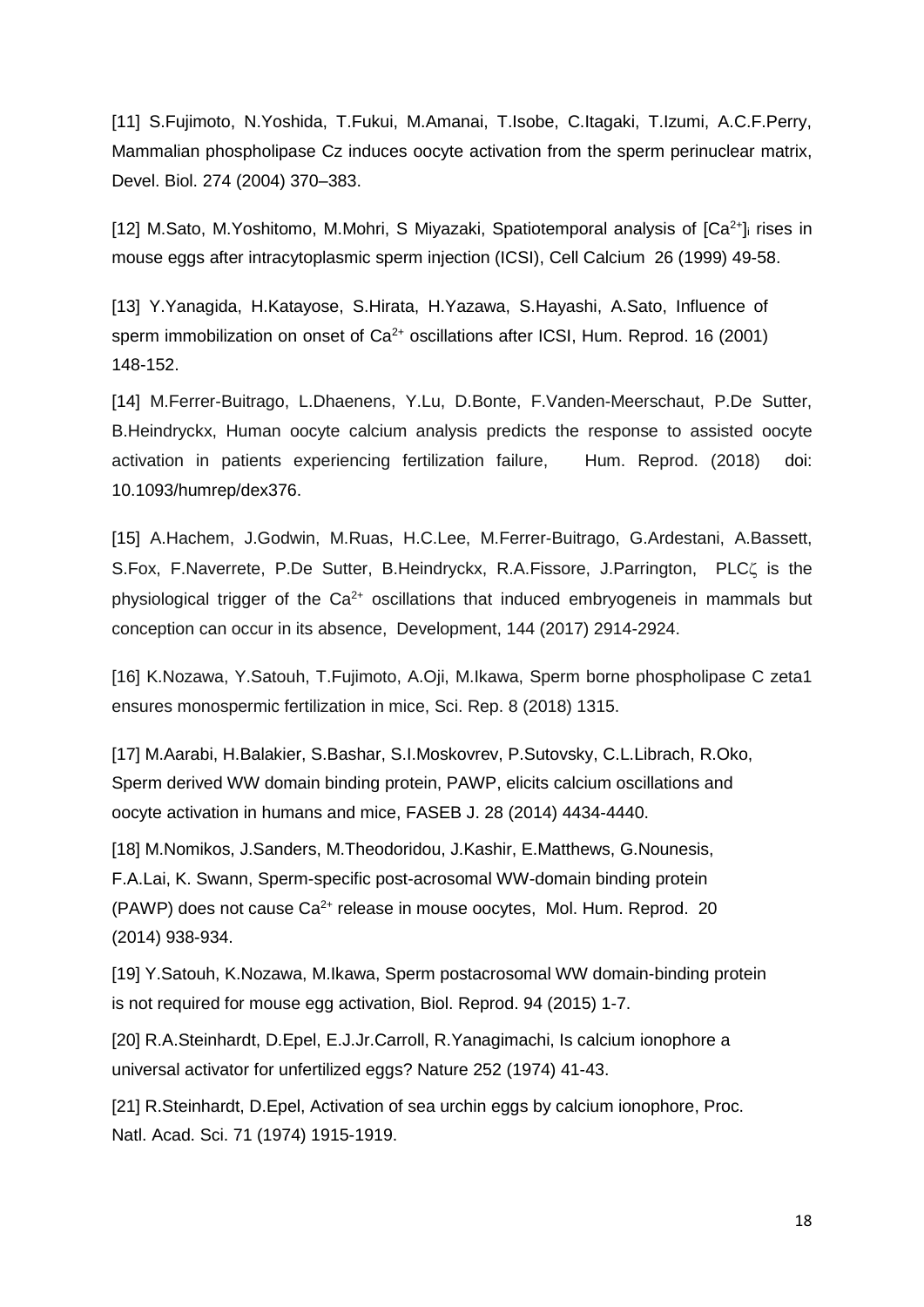[22] B.P.Fulton, D.G.Whittingham, Activation of mammalian oocytes by intracellular injection of calcium, Nature 273 (1978) 149-151.

[23] N.Winston, M.Johnson, S.Pickering, P.Braude, Parthenogentic activation of fresh and aged human oocytes, Fertil. Steril. 56 (1991) 904-912.

[24] P.Rinaudo, J.R.Pepperell, S.Buradgunta, M.Massobrio, D.L.Keefe, Dissociation between intracellular calcium elevation and development of human oocytes treated with calcium ionophore, Fertil. Steril. 68 (1997) 1086-1092.

[25] H.Balakier, R.F.Casper, Experimentally induced parthenogenetic activation of human oocytes, Human. Reprod. 8 (1993) 740-743.

[26] R.M.Moses, Y.Masui, Enhancement of mouse egg activation by the kinase inhibitor, 6-dimethylaminopurine (6-DMAP), J. Exp. Zool. 270 (1994) 211-218.

[27] P.Collas, T.Chang, C.Long, J.M.Robl, Inactivation of histone H1 by  $Ca^{2+}$  in rabbit oocytes, Mol. Reprod. Devel. 40 (1995) 253-258.

[28] A.Bos-Mikich, K.Swann, K, D.G.Whittingham, Calcium oscillations and protein synthesis inhibition synergistically activate mouse oocytes, Mol. Reprod. Devel. 41 (1995) 84-90.

[29] K.Swann, J.P.Ozil. Dynamics of the calcium signal that triggers mammalian egg activation, Int. Rev. Cytol. 152 (1994) 183-222.

[30] J.P.Ozil, K.Swann, Stimulation of repetitive calcium transients in mouse eggs, J. Physiol. 483 (1995) 331-346.

[31] D.Kline, J.T.Kline, Repetitive calcium transients and the role of calcium in exocytosis and cell cycle activation in the mouse egg, Devel. Biol. 149 (1992) 80-89.

[32] R.Sanusi, Y.Yu, M. Nomikos, F.A.Lai, K.Swann, Rescue of failed oocyte activation after ICSI in a mouse model of male factor infertility by recombinant phospholipase C $\zeta$ , Mol. Hum. Reprod. 21 (2015) 783-791.

[33] F.Vanden Meerschaut, D.Nikiforaki, C.De Roo, S.Lierman, C.Qian, T.Schmitt-John, P.De Sutter, B.Heindryckx, Comparison of pre and post implantation development following the application of three artificial activating stimuli in a mouse model with round-headed sperm cells deficient for oocyte activation, Hum. Reprod. 28 (2013) 1190-1198.

[34] T.Duccibella, R.M.Schultz, J.P.Ozil, Role of calcium signals in early development, Sem. Cell Dev. Biol. 17 (2006) 324-332.

[35] J.P.Ozil, Role of calcium oscillations in mammalian egg activation: experimental approach, Biophys. Chem. 72 (1998) 141-152.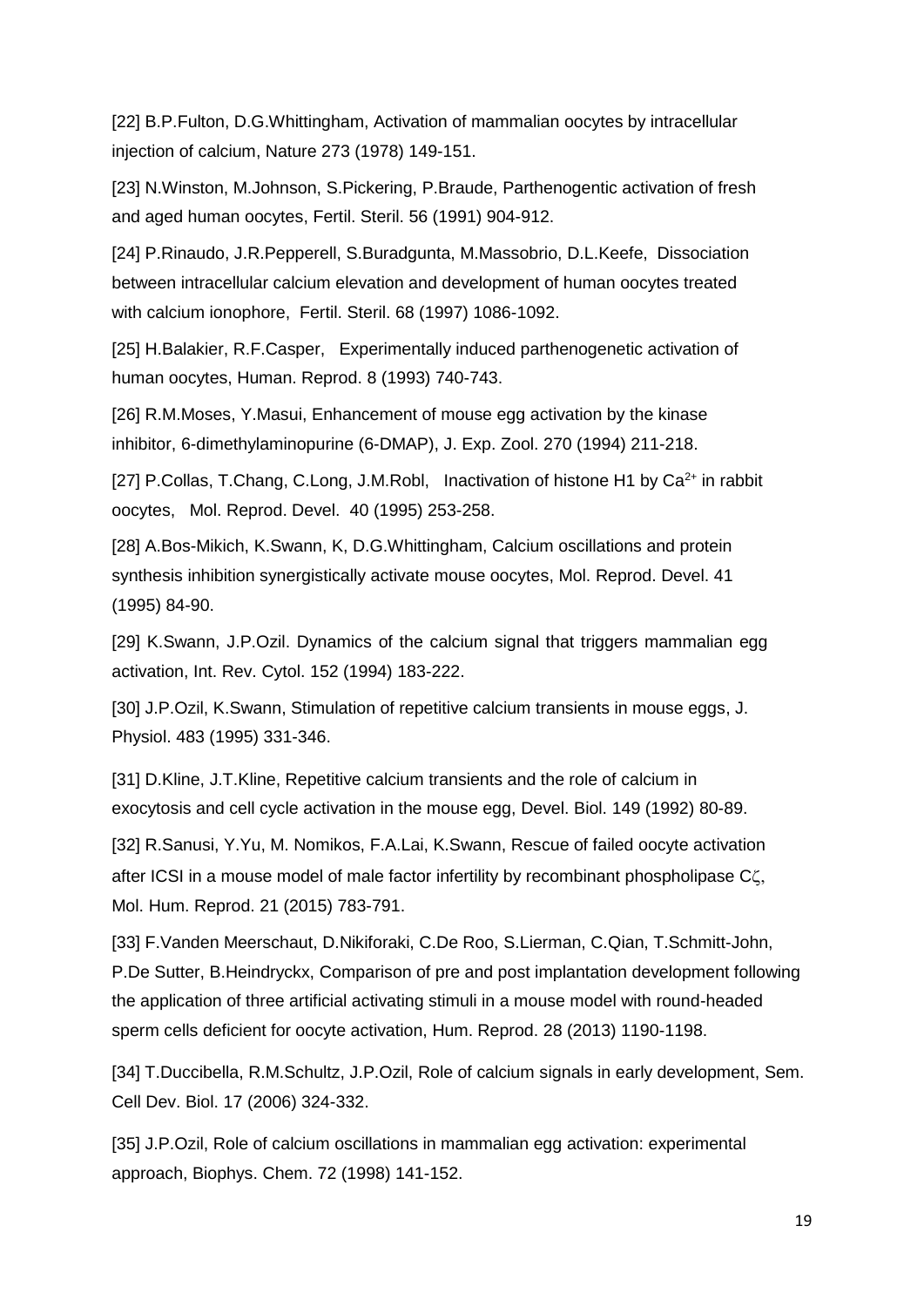[36] J.P.Ozil, B.Banrezes, S.Toth, H.Pan, R.M.Schultz, Ca<sup>2+</sup> oscillatory pattern in fertilized mouse eggs affects gene expression and development to term, Devel. Biol. 300 (2006) 534-544.

[37] Z.Kouchi, K.Fukami, T.Shikano, S.Oda, Y.Nakamura, T.Takenawa, S.Miyazaki, Recombinant phospholipase Czeta has high  $Ca<sup>2+</sup>$  sensitivity and induces  $Ca<sup>2+</sup>$  oscillations in mouse eggs, J. Biol. Chem. 279 (2004) 10408-10412.

[38] P.J.Ross, Z.Beyhan, A.E.Iager, S.Y.Yoon, C.Malcuit, K.Schellander, R.A.Fissore, and J.B.Cibelli, Parthenogenetic activation of bovine oocytes using bovine and murine phospholipase C zeta, BMC Devel. Biol. 8 (2008) 16.

[39] A.Yoneda, M.Kashima, S.Yoshida, K.Terada, S.Nakagawa, A.Sakamoto, K.Hayakawa, K.Suzuki, J.Ueda, T.Watanabe, Molecular cloning, testicular postnatal expression, an oocyte activating potential of phospholipase Czeta, Reproduction 132 (2006) 393-401.

[40] Y.Yu, C.M.Saunders, F.A.Lai, K.Swann (2008) Preimplantation development of mouse oocytes activated by different levels if human phospholipase Czeta, Hum. Reprod. 23 (2008) 365-373.

[41] N.G.Mahutte, A.Arici, Failed fertilization: is it predictable? Curr. Opin. Obst. Gyn. 15 (2003) 211-218.

[42] Q.V.Neri, B. Lee, K.Rosenwaks, K.Machaca, G.D. Palermo, Understanding fertilization through intracytoplasmic sperm injection (ICSI), Cell Calcium 55 (2004) 24- 37.

[43] F.Vanden Meerschaut, D.Nikiforaki, B.Heindryckx, P.DeSutter, Assisted oocyte activation following ICSI fertilization failure, Reprod. Biomed. Online. 28 (2014) 560- 571.

[44] K.Yanagida, Complete fertilization failure in ICSI, Hum Cell 17 (2004) 187-193.

[45] S.Y.Yoon, T.Jellerette, A.M.Salicioni, H.C.Lee, M.S.Yoo, K.Coward, J.Parrington, D.Grow, J.B.Cibelli, P.E.Visconti, J.Majer, R.A.Fissore, Human sperm devoid of PLC, zeta 1 fail to induce  $Ca<sup>2+</sup>$  release and are unable to initiate the first step of embryo development, J. Clin. Invest. 118 (2008) 3671-3681.

[46] J.Kashir, B.Heindryckx, C.Jones P.DeSutter, J.Parrington, K.Coward, Oocyte activation, phospholipase C zeta and human infertility, Human Reprod. Update 16 690-703, 2010.

[47] J.Escoffier, H.C.Lee, S.Yassine, R.Zougari, G.Martinez, T.Karaouzene, C.Coutton, Z.E.Kherraf, L.Halouni, C.Triki, S.Nef, N.Thierry-Mieg, S.N.Savinov, R.Fissore, P.F.Ray, C.Arnoult, Homozygous mutation of PLCz1 leads to defective human oocyte activation and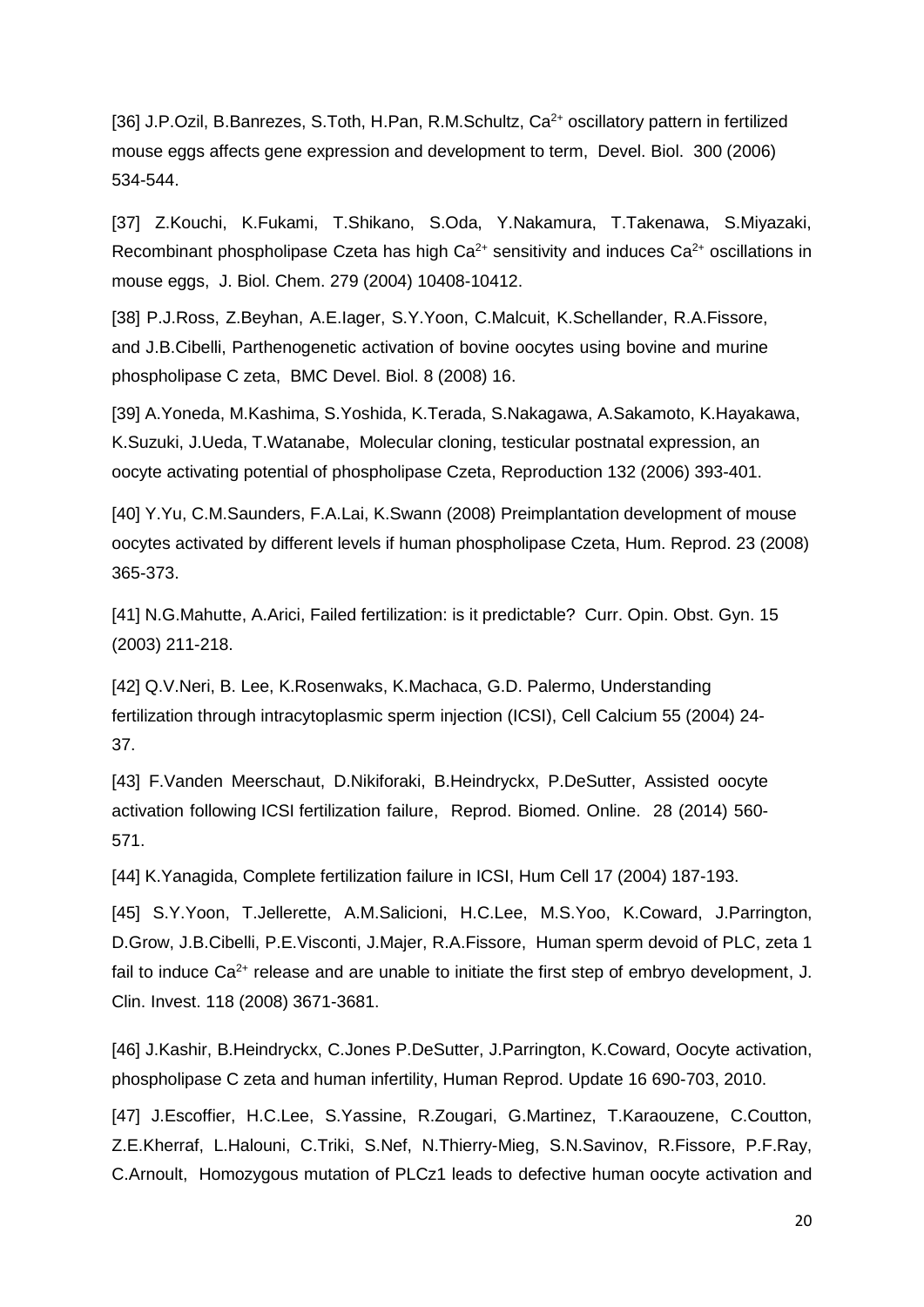infertility that is not rescued by the WW-binding protein PAWP, Hum. Mol. Genet. 25 (2016) 878-891.

[48] J.Escoffier, S.Yassine, G.Martinez, J.Delaroche, C.Coutton, T.Karaouzene, R.Zouari, C. Metzler-Uillemain, K.Pernet-Gallay, S.Hennebicq, P.F.Ray, R.Fissore, C.Arnoult, Subcellular localization of phospholipase Cζ in human sperm and its absence in DPY19L2 deficient sperm are consistent with its role in oocyte activation, Mol.Human Reprod. 21 (2015) 157-168.

[49] O.Bukulmez, H.Yarali, A.Yucel, T.Sari, T.Gurgan, Intracytoplasmic sperm injection versus in vitro fertilization for patients with a tubal factor as their sole cause of infertility: A prospective, randomized trial, Fertility and Sterility 73 (2000) 38-42.

[50] B.Heindryckx, J.Van der Elst, P.De Sutter, Treatment option for sperm- or oocyte-related fertilization failure: Assisted oocyte activation following diagnostic heterologous ICSI, Hum. Reprod. 20 (2005) 2237-2241.

[51] J.Kashir, C.Jones, G.Mounce, W.M.Ramadan, B.Lemmon, B.Heindryckx, P.DeSutter, J.Parrington, K.Turner, T.Child, E.McVeigh, K.Coward, Variance in total levels of phospholipase C zeta (PLC) in human sperm may limit the applicability of quantitative immunofluorescent analysis as a diagnostic indicator of oocyte activation capability, Fert. Steril. 99 (2013) 107-117.

[52] B.Heindyckx, S De Gheselle, J Gerris, M Dhont, P DeSutter, Efficiency of assisted oocyte activation as a solution for failed intracytoplasmic sperm injection, Reprod Biomed. Online 17 (2008) 662-668.

[53] M.Montag, M.Koster, K.van der Ven, U.Bohlen, H.van der Ven, The benefit of artificial oocyte activation is dependent on the fertilization rate in a previous cycle, Reprod. BioMed. Online 24 (2012) 521-526.

[54] T.Ebner, M.Montag, Using the read-to-use ionophore: a prospective multicentre study, Reprod. BioMed. Online 30 (2015) 359-365.

[55] F.Vanden Meerschautm, L.Leybaert, D.Nikiforaki, C.Qian, B.Heindryckx, P.DeSutter, Diagnostic and prognostic value of calcium oscillatory pattern analysis for patients with ICSI fertilization failure, Hum. Reprod. 28 (2013) 87-98.

[56] S.Murugesu, S.Saso, B.P.Jones, T. Bracewell-Milnes, T. Athanasiou, J. Ben-Nagi, Does the use of calcium ionophore during artificial oocyte activation demonstrate an effect on pregnancy rate? A meta-analysis, Fert. Steril. 108 (2017) 468-482.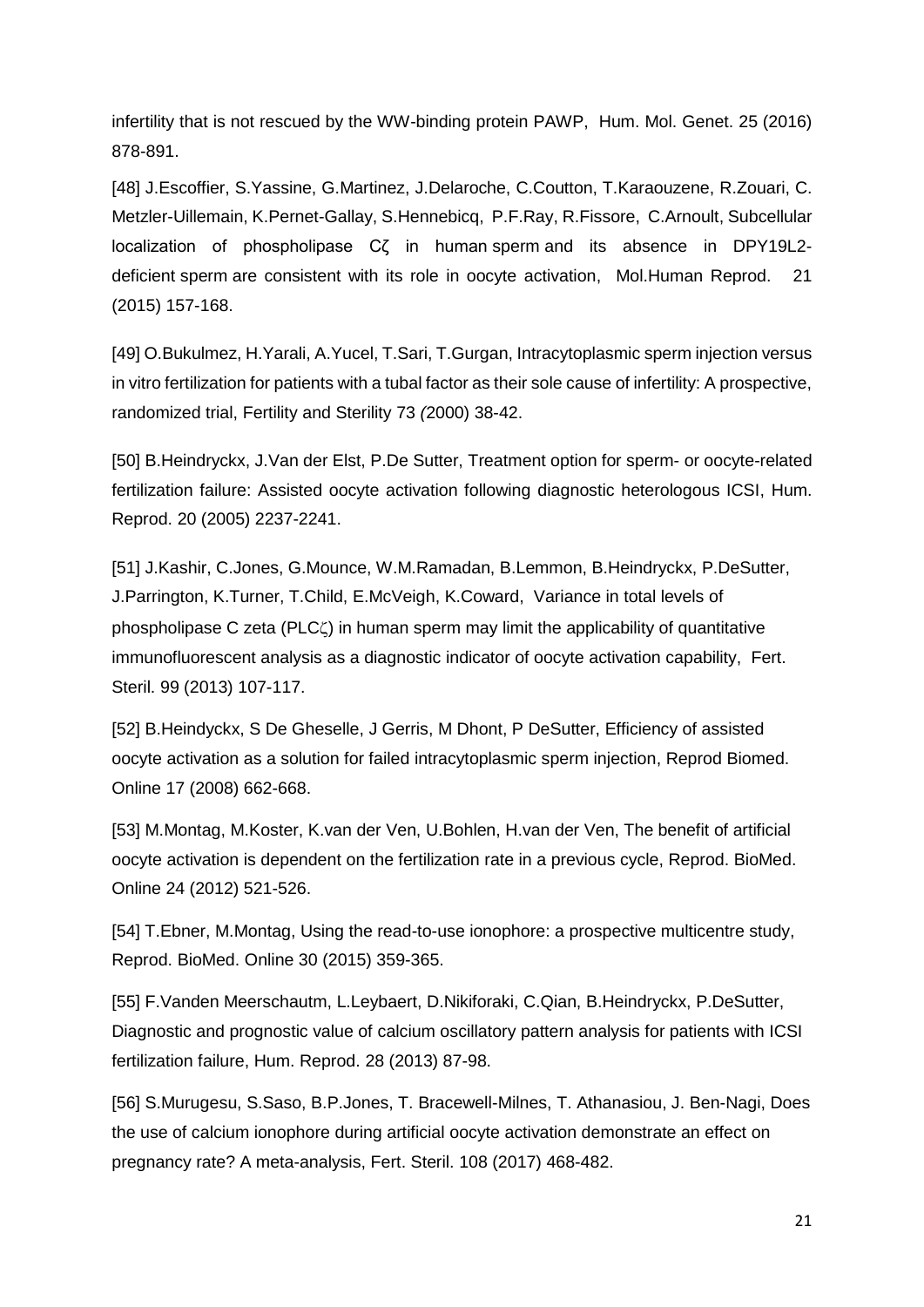[57] F.Vanden Meerschaut, D.Nikiforaki, S.De Gheselle, V.Dullaerts, E.Van den Abbeel, J.Abbeel, J.Gerris, B.Heindryckx, P.DeSutter, Assisted oocyte activation is not beneficial for all patients with a suspected oocyte-related activation deficiency, Hum. Reprod. 27 (2012) 1977-1984.

[58] B.Aydinuraz, E.K.Dirican, S.Olgan, O.Aksunger, O.K.Eturk, Artificial oocyte activation after intracytoplasmic morphologically selected sperm injection: a prospective randomized sibling oocyte study, Hum. Fert. 19 (2016) 282-288.

[59] Y.Lu, M.Ferre-Buitrago, M.Popovic,J.Neupane, M.Van der Leybaert, P.De Sutter, B. Heindryckx. Culture conditions affect  $Ca<sup>2+</sup>$  release in artificially activated mouse and human oocytes, Reprod. Fertil. Dev. doi: 10.1071/RD17145. [Epub ahead of print].

[60] E.Heytens, R.Soleimani, S.Lierman, S.De Meester, J.Gerris, M.Dhont, J.Van der Elst, P.DeSutter, Effect of ionomycin on oocyte activation and embryo development in mouse, Reproductive BioMedicine Online 17 (2008) 764-771.

[61] M.R. Deemeh, M. Tavalee, M.H. Nasr-Esfahani, Health of children born through artificial oocyte activation: a pilot study, Reprod. Sci. (2014) 1-7.

[62] I.Mateizel, G.Verheyen, H.Van der Velde, H.Tournaye, F.Belva, Obstetric and neonatal outcome following ICSI with assisted oocyte activation by calcium ionophore treatment, J. Ass. Reprod. Genet. (2018) doi: 10.1007/s10815-018-1124-6.

[63] M.G.Larman, C.B.Sheehan, .D.K.Gardner, Calcium free vitrification reduces cryoprotectantin-induced zona pellucida hardening and increases fertilization rates in mouse oocytes, Reproduction 131 (2006) 53-61.

[64] J.Tesarik, J.Testart, Treatment of sperm injected human oocytes with  $Ca<sup>2+</sup>$  ionophore supports the development of  $Ca^{2+}$  oscillations, Biol. Reprod. 51 (1994) 385-391.

[65] R.Mansour, I.Fahamy, N.A.Tawab, A.Kamal, Y.El-Dmery, M.Aboulghar, G.Serour, Electrical activation of oocytes after intracytoplasmic sperm injection: a controlled randomized study, Fertil Steril. 91 (2009) 133-139.

[66] A.Tanaka, M.Nagayoshi, Y.Takemoto, I.Tanaka, H.Kusunoki, S.Watanabe, K.Kuroda, S.Takeda, M.Ito, R.Yanagimachi, Fourteen babies born after round spermatid injection into human oocytes, Proc. Natl. Acad. Sci. 112 (2015) 14629-14634

[67] H.Yazawa, K.Yanagida, A.Sato, Human round spermatids from azoospermic men exhibit oocyte-activation and  $Ca^{2+}$  oscillation-inducing activities, Zygote 15 (2007) 337-346.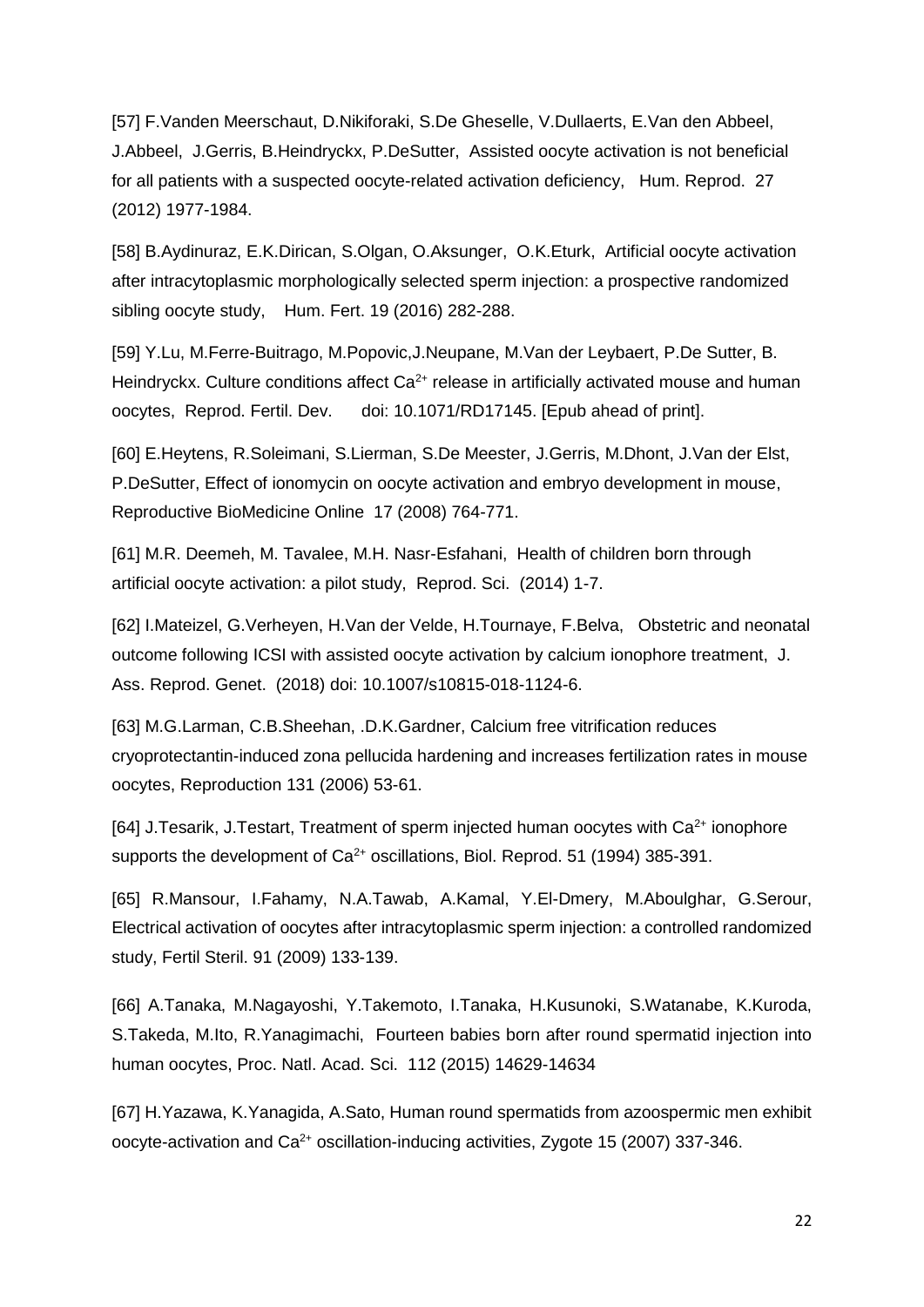[68] T.Yamaguchi, M.Ito, K.Kuroda, S Takeda, A.Tanaka, The establishment of appropriate methods for egg-activation by human PLCz1 RNA injection into human oocyte, Cell Calcium 65 (2017) 22-30.

[69] S.Y.Yoon, J.H.Eum, J.E.Lee, H.C.Lee, Y.S.Kim, J.E.Han, H.J.Won, S.H.Park, S.H.Shim, W.S.Lee, R.A.Fissore, D.R.Lee, T.K.Yoon, Recombinant human phospholipase C zeta1 induces intracellular calcium oscillations and oocyte activation in mouse and human oocytes, Hum. Reprod. 27 (2012) 1768-1780.

[70] M[.Nomikos,](http://www.ncbi.nlm.nih.gov/pubmed?term=Nomikos%20M%5BAuthor%5D&cauthor=true&cauthor_uid=22999959) Y[.Yu,](http://www.ncbi.nlm.nih.gov/pubmed?term=Yu%20Y%5BAuthor%5D&cauthor=true&cauthor_uid=22999959) K[.Elgmati,](http://www.ncbi.nlm.nih.gov/pubmed?term=Elgmati%20K%5BAuthor%5D&cauthor=true&cauthor_uid=22999959) M[.Theodoridou,](http://www.ncbi.nlm.nih.gov/pubmed?term=Theodoridou%20M%5BAuthor%5D&cauthor=true&cauthor_uid=22999959) K[.Campbell,](http://www.ncbi.nlm.nih.gov/pubmed?term=Campbell%20K%5BAuthor%5D&cauthor=true&cauthor_uid=22999959) V[.Vassilakopoulou,](http://www.ncbi.nlm.nih.gov/pubmed?term=Vassilakopoulou%20V%5BAuthor%5D&cauthor=true&cauthor_uid=22999959) C[.Zikos,](http://www.ncbi.nlm.nih.gov/pubmed?term=Zikos%20C%5BAuthor%5D&cauthor=true&cauthor_uid=22999959) E[.Livaniou,](http://www.ncbi.nlm.nih.gov/pubmed?term=Livaniou%20E%5BAuthor%5D&cauthor=true&cauthor_uid=22999959) N[.Amso,](http://www.ncbi.nlm.nih.gov/pubmed?term=Amso%20N%5BAuthor%5D&cauthor=true&cauthor_uid=22999959) G[.Nounesis,](http://www.ncbi.nlm.nih.gov/pubmed?term=Nounesis%20G%5BAuthor%5D&cauthor=true&cauthor_uid=22999959) K[.Swann,](http://www.ncbi.nlm.nih.gov/pubmed?term=Swann%20K%5BAuthor%5D&cauthor=true&cauthor_uid=22999959) F.A[.Lai,](http://www.ncbi.nlm.nih.gov/pubmed?term=Lai%20FA%5BAuthor%5D&cauthor=true&cauthor_uid=22999959) Phospholipase Cζ rescues failed oocyte activation in a prototype of male factor infertility. [Fertil. Steril.](http://www.ncbi.nlm.nih.gov/pubmed/22999959) 99 (2J013) 76-85.

[71] K.Yanagida, K.Morozumi, H.Katayose, S.Hayashi, A.Sato, Successful pregnancy after ICSI with strontium oocyte activation in low rates of fertilization. Reprod. Biomed. Online 13 (2006) 801-806.

[72] J.W.Kim, S.D.Kim, S.H.Yang, S.H.Hyuan, J.H.Jung, J.J.Lim, Successful pregnancy after SrCI<sub>2</sub> oocyte activation in couples with repeated low fertilization rates following calcium ionophore treatment. Systems Biol. Reprod. Med. 60 (2014) 177-182.

[73] X.Y.Yang, J.Wang, J.Y.Liu, Y.Gao, Z.M.Zhou, J.H.Sha, W.Zhang, Y.G.Cui, X.Q.Qian, Pregnancy outcome after intracytoplasmic sperm injection with strontium oocyte activation in a globozoospermic patient, Asian J. Androl. 14 (2004) 341-343.

[74] M.Ferrer-Buitrago, D.Bonte, P.De Sutter, L.Leybaert, B.Heindryckx, Single Ca<sup>2+</sup> transients vs oscillatory  $Ca<sup>2+</sup>$  signalling for assisted oocyte activation: limitations and benefits, Reproduction 155 (2018) R105-R119.

[75] Y.Lu, R.Reddy, M.Ferrer Buitrago, M.Vander Jeught, J.Neupane, W.H.De Ros, E.Van den Abbeel, S.Lierman, P.De Sutter, B.Heindryckx, Strontium fails to induce Ca<sup>2+</sup> release and activation in human oocytes despite the presence of functional TRPV3 channels. Human Reproduction Open. (2018) 1-11 doi: 10.1093/hropen/hoy005

[76] I. Carvacho, H.C.Lee, R.A.Fissore, D.E. Clapham, TRV3 channels mediate strontiuminduced mouse-egg activation, Cell Rep. 5 (2013) 1375-1386.

[77] Y.Sato, S.Miyazaki, T.Shikano, N.Mitsuhashi, H.Takeuchi, K.Mikoshiba, Y.Kuwubara, Adenophostin, a potent agonist of the inositol 1,4,5-trisphophate receptor , is useful for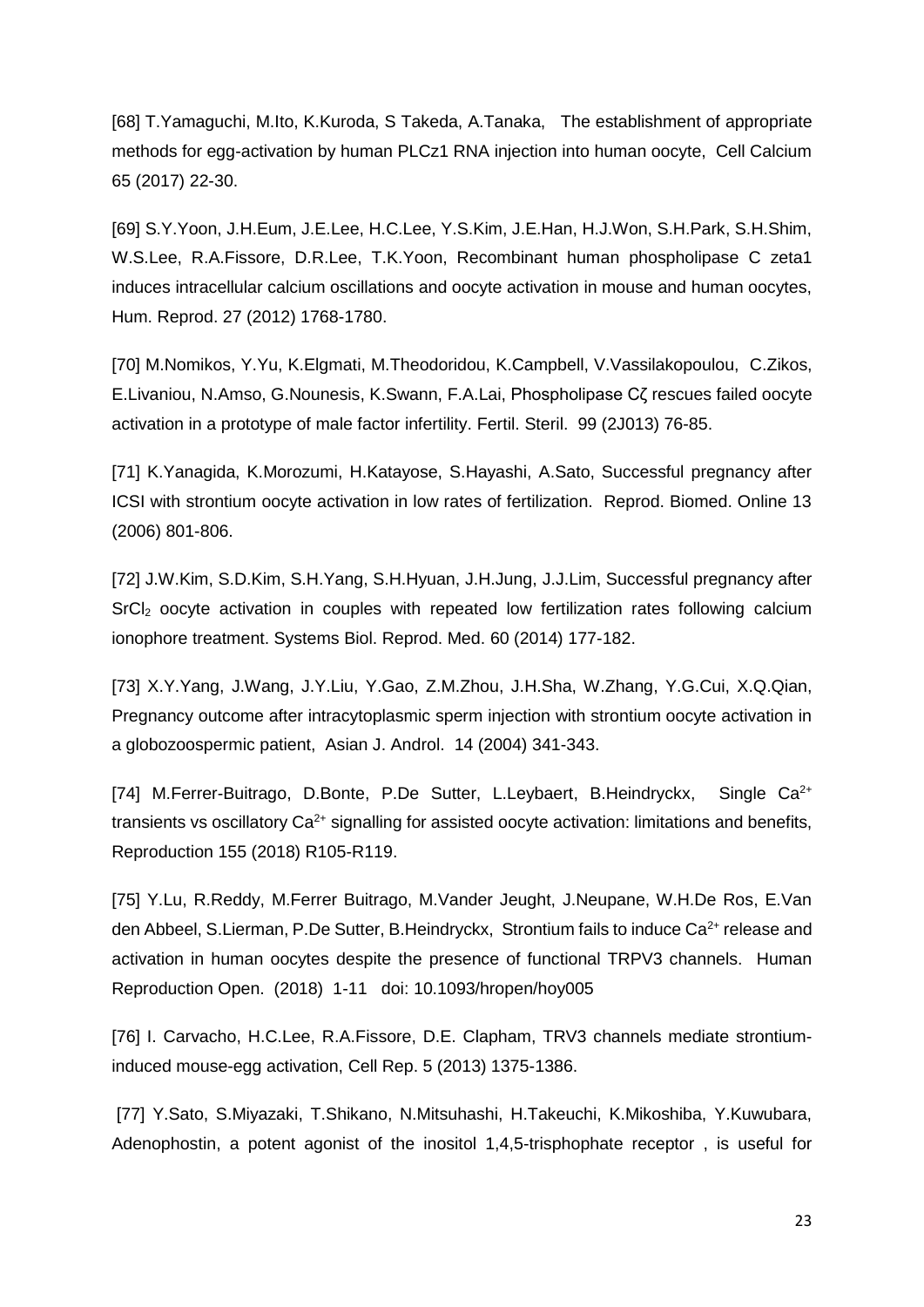fertilization of mouse oocytes injected with round spermatids leading to normal offspring, Biol. Reprod. 58 (1998) 867-873.

[78] S.Homa, K.Swann, A cytosolic sperm factor triggers calcium oscillations and membrane hyperpolarizations in human oocytes, Hum. Reprod. 9 (1994) 2356-2361.

[79] Z.Machaty, W.H.Wang, B.N.Day, R.S.Prather, Complete activation of porcine oocytes induced by the sulfhydryl reagent, thimerosal, Biol. Reprod. 57 (1997) 1123-1127.

[80] T.Suzuki, N.Yoshida, E.Suzuki, E.Okuda, A.C.Perry, Full-term mouse development by abolishing  $Zn^{2+}$  dependent metaphase II arrest without  $Ca^{2+}$  release, Development 137 (2010) 2659-2669.

[81] K.Lee, A.Davies, L.Zhang, J.Ryu, L.D.Spate, K.W.Park, M.S.Samuel, E.M.Walters, C.N.Murphy, Z.Machaty, R.S.Prather, Pig oocyte activation using a  $Zn^{2+}$  chelator, TPEN. Theriogenology 84 (2015) 1024-1032.

[82] F.E.Duncan, E.L.Que, N.Zhang, E.C.Feinberg, T.V.O'Haloran, T.K.Woodruff, The zinc spark is an organic signature of human egg activation, Sci. Rep. 6 (2016) 24737.

[83] A.Ajduk, T.Iloze, S.Windsor, Y.Yu, K.B.Seres, R.J.Bomphrey, B.D.Tom, K.Swann, A.Thomas, C.Graham, M.Zernicke-Goetz, Rythmic actomycin contractions induced by sperm entry predict embryo viability, Nat. Comm. 2 (2011) 417.

[84] K[.Swann,](http://www.ncbi.nlm.nih.gov/pubmed?term=Swann%20K%5BAuthor%5D&cauthor=true&cauthor_uid=22217962) S[.Windsor,](http://www.ncbi.nlm.nih.gov/pubmed?term=Windsor%20S%5BAuthor%5D&cauthor=true&cauthor_uid=22217962) K[.Campbell,](http://www.ncbi.nlm.nih.gov/pubmed?term=Campbell%20K%5BAuthor%5D&cauthor=true&cauthor_uid=22217962) K. [Elgmati,](http://www.ncbi.nlm.nih.gov/pubmed?term=Elgmati%20K%5BAuthor%5D&cauthor=true&cauthor_uid=22217962) M[.Nomikos,](http://www.ncbi.nlm.nih.gov/pubmed?term=Nomikos%20M%5BAuthor%5D&cauthor=true&cauthor_uid=22217962) M[.Zernicka-Goetz,](http://www.ncbi.nlm.nih.gov/pubmed?term=Zernicka-Goetz%20M%5BAuthor%5D&cauthor=true&cauthor_uid=22217962) N[.Amso,](http://www.ncbi.nlm.nih.gov/pubmed?term=Amso%20N%5BAuthor%5D&cauthor=true&cauthor_uid=22217962) F.A[.Lai, A](http://www.ncbi.nlm.nih.gov/pubmed?term=Lai%20FA%5BAuthor%5D&cauthor=true&cauthor_uid=22217962)[.Thomas,](http://www.ncbi.nlm.nih.gov/pubmed?term=Thomas%20A%5BAuthor%5D&cauthor=true&cauthor_uid=22217962) C[.Graham, P](http://www.ncbi.nlm.nih.gov/pubmed?term=Graham%20C%5BAuthor%5D&cauthor=true&cauthor_uid=22217962)hospholipase C- $\zeta$ -induced Ca<sup>2+</sup> oscillations cause coincident cytoplasmic movements in human oocytes that failed to fertilize after intracytoplasmic sperm injection, [Fertility and Sterility](http://www.ncbi.nlm.nih.gov/pubmed/22217962) 97 (2012) 742-747.

[85] R.Milewski, M.Szpila, A.Ajduk, Dynamics of cytoplasm and cleavage divisions correlates with pre-implantation embryo development, Reproduction 155 (2018) 1-14.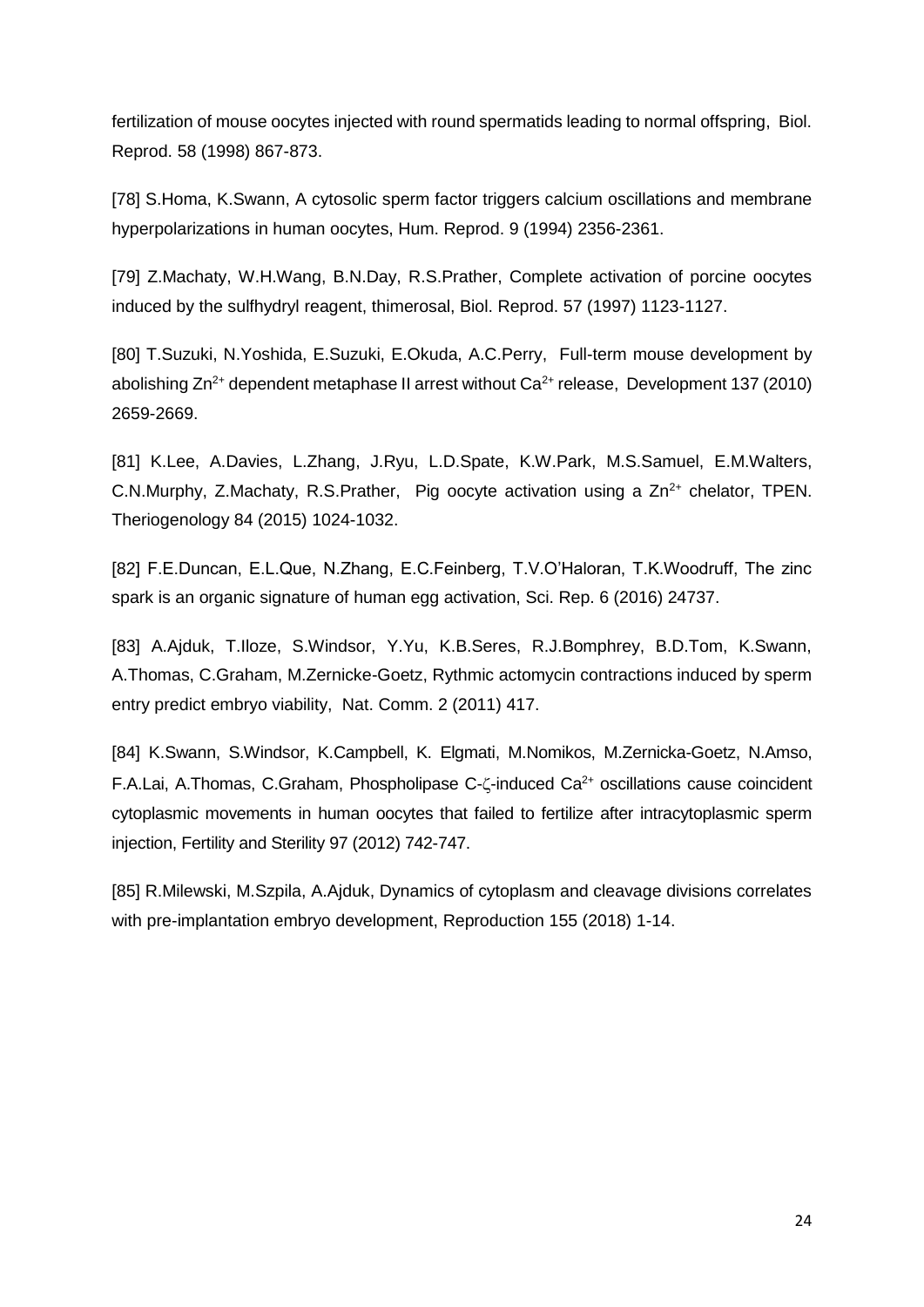#### **Figure Legends.**

Fig.1. Ca<sup>2+</sup> oscillations during fertilization in a mouse oocyte. A typical pattern of oscillations is shown (10-20  $Ca^{2+}$ ) spikes from a single oocyte. The oocyte was microinjected with the  $Ca^{2+}$  sensitive dye Rhod dextran and fluorescence monitored at 10 second intervals for ~10 hours. The fluorescence of the dye is plotted as a ratio relative to the starting fluorescence signal. Further experimental details are given in elsewhere [18,32].

Fig.2. A schematic representation of the known methods of generating  $Ca^{2+}$ increases in human oocytes. Electroporation in the presence of  $Ca^{2+}$  causes  $Ca^{2+}$ influx into the cytosolic compartment and, as used so far, leads to a single large  $Ca<sup>2+</sup>$ increase.  $Ca^{2+}$  ionophores, A23187 and ionomycin, cause  $Ca^{2+}$  release principally from the endoplasmic reticulum (ER) and a single large  $Ca<sup>2+</sup>$  rise. The sperm introduces PLC $\zeta$  which generates InsP<sub>3</sub> and a series of Ca<sup>2+</sup> oscillations. The general pattern of Ca<sup>2+</sup> transients induced by each stimulus is represented in red.

## Fig 1. Ca<sup>2+</sup> oscillations during fertilization in a mouse oocyte